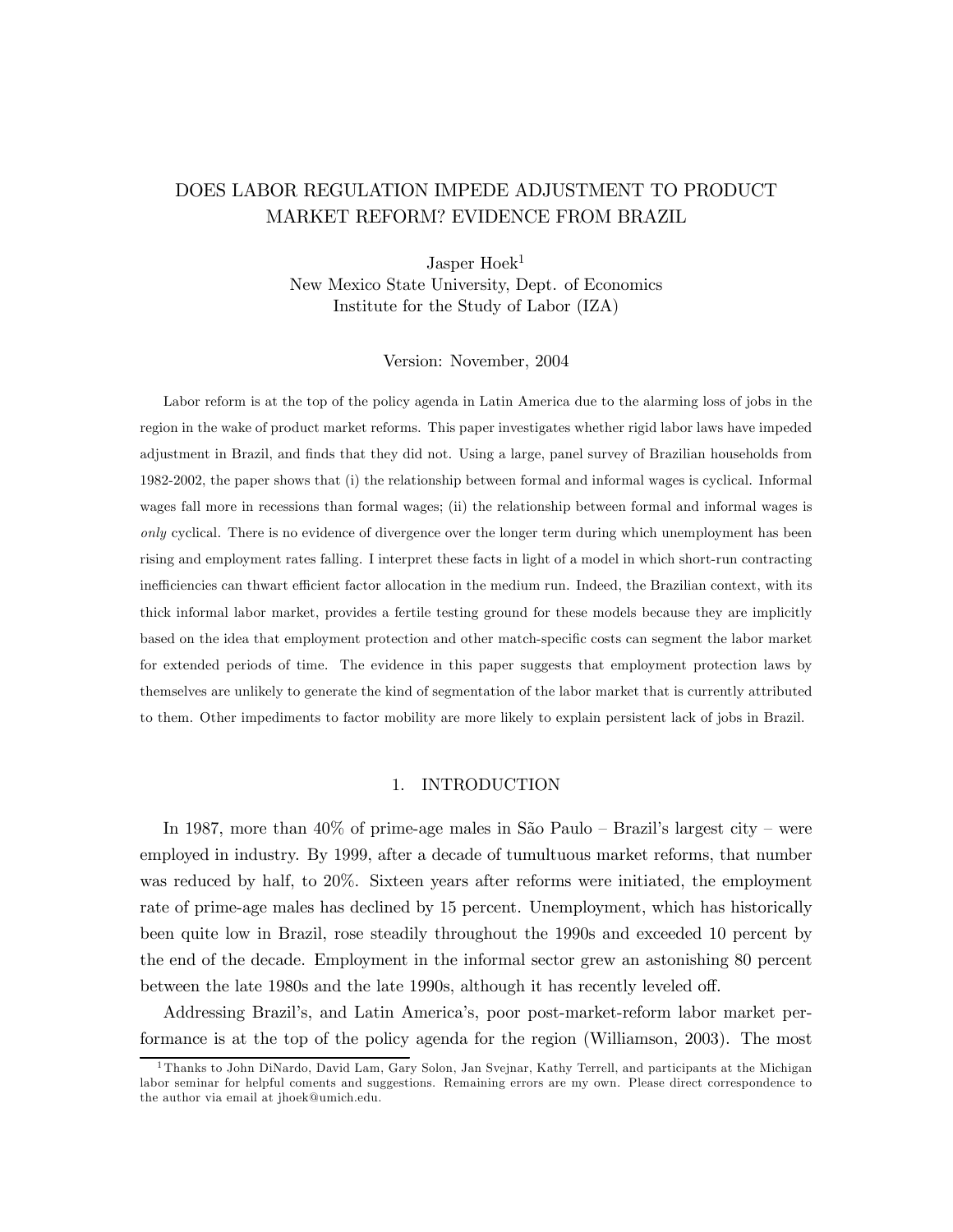popular candidate explanation for this unexpected outcome has been the much-maligned firing costs in the region. In an ambitious project, Heckman and Pagés (2003), and the authors therein, showed that costs associated with labor turnover in Latin America are on a par with many European countries and they use various instances of labor reforms as exogenous variation to provide evidence that many of Latin America's labor market institutions reduce efficiency and increase inequality throughout the region. Williamson and Kuczynski (2003), reflecting on why some of the expectations of the so-called Washington consensus have missed the mark, also suggest that restrictive labor market institutions may underlie adverse developments in the labor market.

Prohibitive firing costs discourage firms from hiring workers in the formal sector. Indeed, a report by the Inter-American Development Bank (2004) finds that virtually all job creation in the 1990s has taken place in the informal sector. However, the idea that firing costs have impeded aggregate job creation is more controversial. The "labor regulation" account of sluggish adjustment relies crucially on the notion that workers with formal contracts are able to resist pressure exerted by unemployed or informally employed outsiders, not only in the short run but in the longer run as well. This paper provides evidence that workers have no such power at longer than business cycle frequencies. Thus, the "labor regulation" account of sluggish medium-run adjustment is not very compelling, at least for Brazil.

Most of the recent theoretical advances on labor market institutions have developed from the literature on European unemployment. The traditional arsenal of theories of unemployment that rely on cyclical shifts in labor demand along a fairly elastic effective labor supply relation have never really fit the facts very well in Europe, especially beginning in the mid-1980s. Recent developments in this literature have begun to model contracting inefficiencies explicitly from micro-foundations and trace out their effects on macroeconomic outcomes. (e.g., Caballero and Hammour, 1996, 1997, 1998; Blanchard, 1997; Blanchard and Giavazzi, 2003). The gist of these models is that contracting inefficiencies, by enabling workers in jobs to resist adjustment in the short run, can hijack the adjustment process to such an extent that they may trigger technological substitution away from labor altogether. Once begun, such a mechanism could plausibly take quite a long time to reach equilibrium. An attractive feature of this type of model is that it seems to capture the political economy of labor reform quite well. In the long run, labor can only gain by ceding its share of the rents to production. But in the short run, workers in jobs would lose. Since these are the very workers who have the power to resist adjustment, labor reforms that unambiguously improve welfare in the long run are politically very difficult to pass in the short run. Caballero and Hammour (1996, 2000) have suggested that this same mechanism — that institutions that impede transactions between firms and workers can lead to inefficient restructuring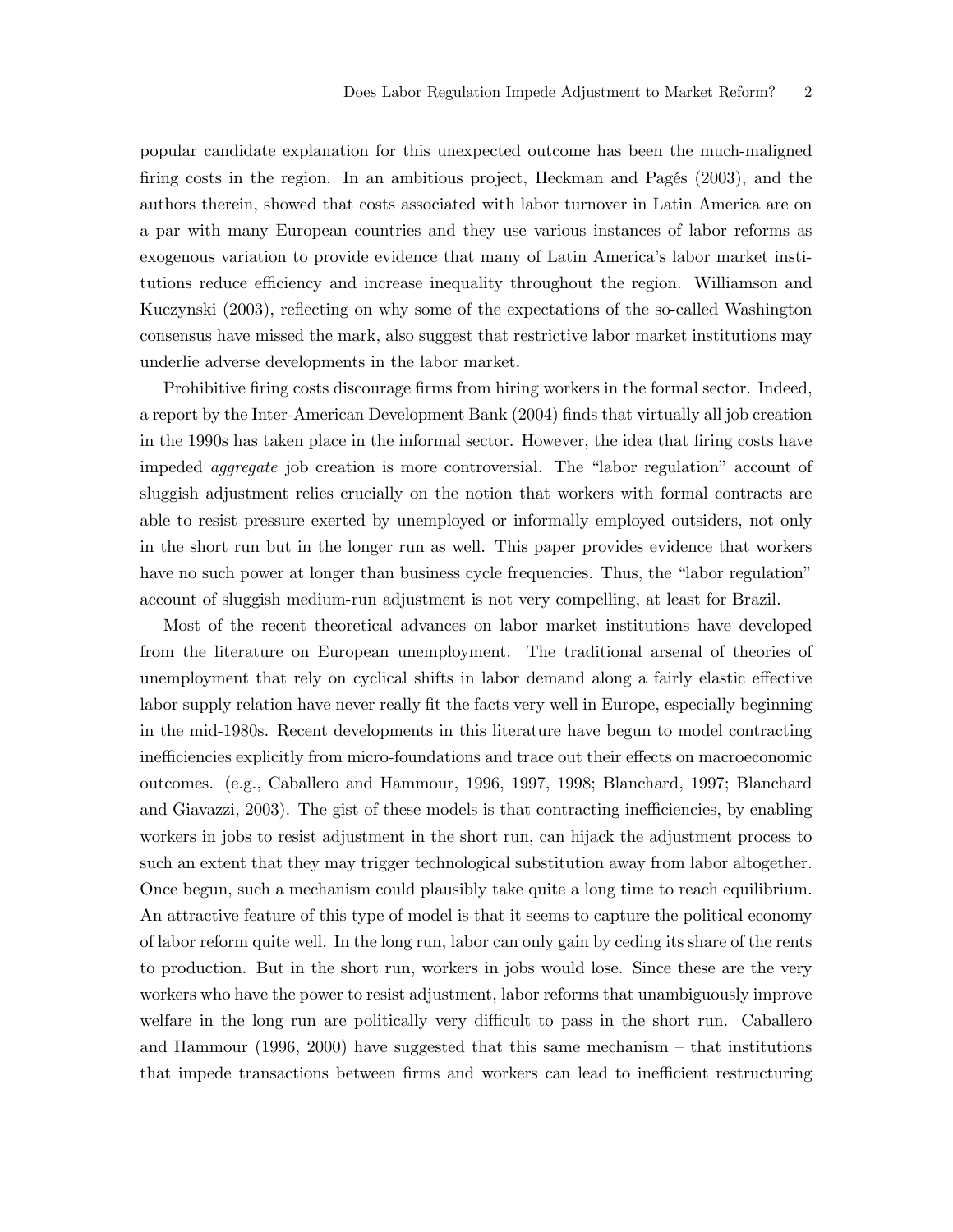of resources at the macroeconomic level — may lie at the root of the problem of economic development and may explain the difficulty many countries have experienced adjusting to market reforms.

Although not explicit in most models of this type, the argument is based on labor market segmentation. As such, it is easier to discern whether institutions impede adjustment in the Latin American context because economic activity in the informal sector is observed. This paper uses a a large panel survey of Brazilian households that has been collected continuously from 1982 to 2002 to investigate wage-setting over the business cycle and the longer run in the context of a labor market with a thick informal labor market. This period encompasses several business cycles and covers the period before and after market reforms. Unlike most papers about labor market segmentation, this paper is not concerned with obtaining an accurate point estimate of the "wage gap" at a given point in time. Instead, the paper investigates cyclical and structural movements in wages over time. In this sense, the paper has more in common with panel studies of real wage cyclicality in the U.S. (Bils, 1985; Solon, Barsky, and Parker, 1994). Since the data have a panel component, the paper is able to base its results on observed wage flexiblity of fixed groups of workers over time.

There are two main findings. The first is that the relative wage of informal workers is cyclical. Although it is certainly possible that this observed cyclicality is the result of unobserved differences across individuals in changes in productivity over the business cycle, it is also consistent with any theory in which labor market institutions insure workers against cyclical changes in demand. The second finding is that labor market segmentation is only cyclical. There is no evidence of diverging wages of formal and informal workers over time. This finding is inconsistent with the idea that labor market institutions have thwarted adjustment to reforms in Brazil in the medium run, and suggests that we must look to other impediments to factor mobility to explain the persistent lack of jobs.

The paper proceeds as follows. The next section outlines a simple theoretical model of adjustment in the presence of contracting inefficiencies. Section 3 discusses the data used for the empirical work and gives a brief overview of the major macroeconomic developments during the past two decades. Section 4 outlines the econometric strategy. Section 5 presents the main results of the paper, and Section 6 concludes.

## 2. MACROECONOMIC EFFECTS OF LABOR AND PRODUCT MARKET REGULATION

In this section, I use a simple model developed in Blanchard and Giavazzi (2003) which illustrates as transparently as possible the mechanism by which contracting inefficiencies may affect adjustment in the presence of product and labor market regulation. Although the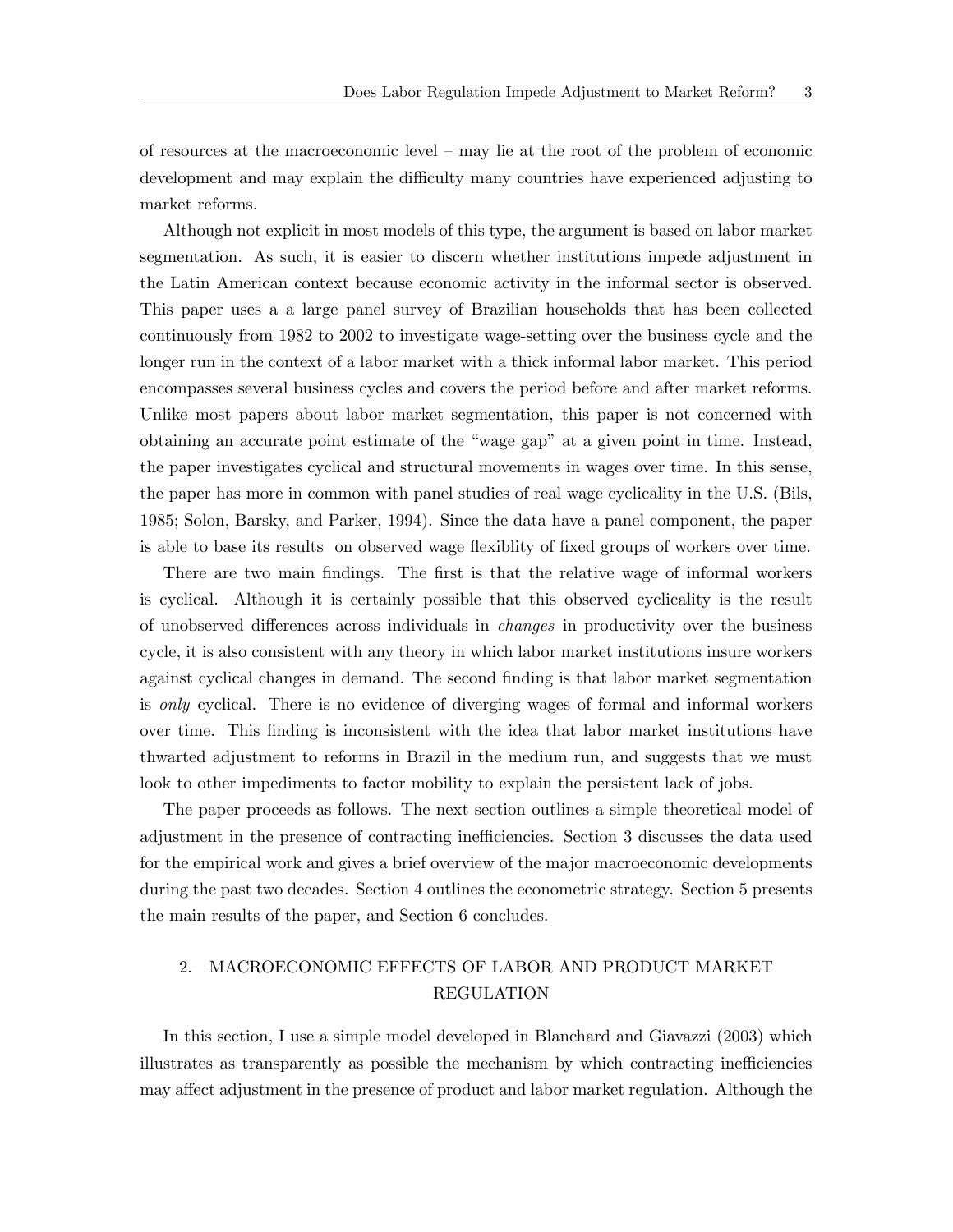model was designed with unemployment in mind, it actually has a more natural application to a labor market with formal and informal sectors. This is because adjustment to shocks occurs primarily via a change in the degree of segmentation in the labor market. Although the labor market can be segmented between employed and unemployed workers, it is easier to model segmentation in the context of informal employment where there is a clear marginal product of labor for both "insiders" and "outsiders."2

The model revolves around the distribution of rents between firms and their workers. In order to introduce rents into the story, the market for firms' output is assumed to be monopolistically competitive, which drives a wedge between the price of output and the marginal product of labor. The model derives interesting dynamics from a tension between a share of rents that must be paid to formal labor versus an absolute return that firms must make on their capital. If formal labor's share of the rents increases, the total size of the rents must rise sufficiently to restore firms' required return on capital. The only way for the total size of rents to increase is for formal labor's outside option — that is, the informal wage — to fall. Thus, to restore firms' profitability after a rise in the share of rents accruing to formal labor, informal employment must rise to increase the gap between formal and informal wages.

#### 2.1. Production

Suppose that there are many firms in the formal sector, each of which has one unit of capital. Formal sector production, y, requires fixed proportions of formal labor with this unit of capital:

$$
y = \min\{f, 1\}
$$

Thus, the number of firms is equal to the capital stock,  $K$ , and  $f$  is equal to both the ratio of formal labor to capital  $(fK/K = f)$  and the amount of formal labor used by a firm.

A unit of capital costs  $c$  – assumed to be a shadow cost – and once purchased it loses its value outside the firm. Firms are monopolistically competitive, and face a downward-sloping

<sup>2</sup> In an earlier draft of their paper, Blanchard and Giavazzi think of unemployment as 'backyard production', which is analagous to informal employment here. Unemployment can be modeled explicity by adopting a search framework, but this complicates the model considerably. In that case, increasing segmentation of the labor market occurs by increasing the duration of unemployment. See Blanchard and Portugal (2001) and Caballero and Hammour (1997, 1998) for models along these lines.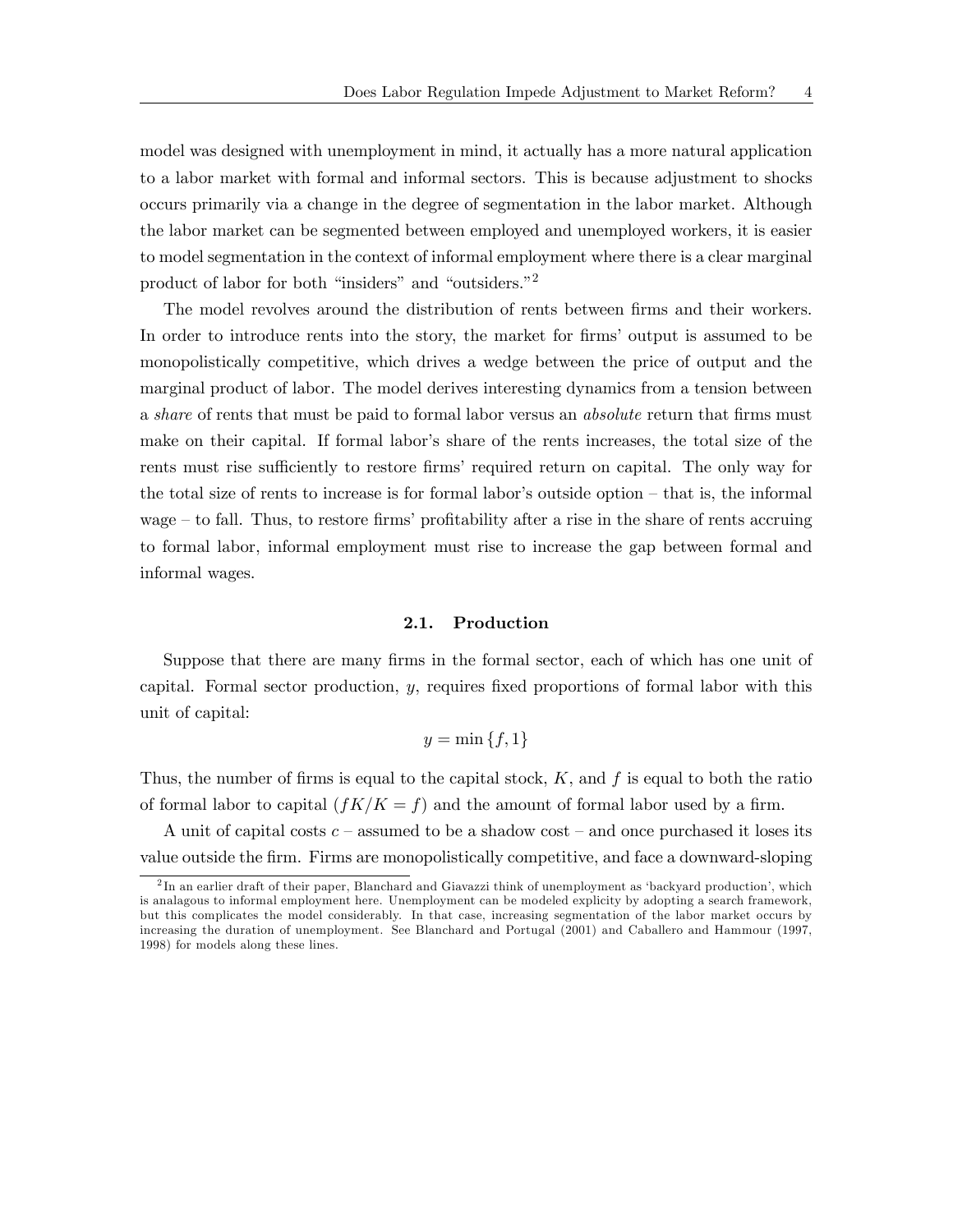demand  $curve<sup>3</sup>$ :

$$
y = \frac{Y(P)}{K} p^{-\sigma}
$$

where y is firm output, p is the relative price charged by a firm, and  $\sigma$  is the elasticity of substitution between goods, which is assumed not to vary with the number of goods. Y is total output, which is a function of the world price, P. Thus, when the relative price is one, firms split the market. Since firms face a downward sloping demand curve, they produce at a point where price exceeds marginal cost. Let  $\mu_p$  be the markup of price over marginal cost, which is greater than one. In what follows, it will be more convenient to work with the excess of the markup over one, denoted  $\mu$ :

$$
\mu_p = 1 + \mu = \frac{\sigma}{\sigma - 1} \Longrightarrow \mu = \frac{1}{\sigma - 1}
$$

Furthermore, we assume that the elasticity of substitution is proportional to capacity, reflected in the capital stock:  $\sigma = \bar{\sigma}K$ . Substituting in for the "net markup", yields:

$$
\mu = \frac{1}{\bar{\sigma}K - 1} \tag{1}
$$

### 2.2. Labor

The economy has a labor force of size  $L$ , which can work either in the formal sector, where it joins with capital, or in the informal sector where it produces by itself. Labor in the informal sector is paid its marginal product, which is decreasing in the amount of labor informally employed:

$$
\frac{w_i}{P} = \theta \left(\frac{L_i}{L}\right)^b \tag{2}
$$

Here,  $\theta$  is a shift parameter,  $L_i$  is the amount of labor employed informally, and  $b < 0$ is the elasticity of the informal wage with respect to the rate of informal employment. In the formal sector, workers bargain with firms over the surplus from joint production, and receive a share,  $\beta$ , of this surplus. The wage is not fully allocative because of the specificity of capital — which increases the surplus — and because labor laws give insiders some bargaining power (e.g., via turnover costs) — which increases workers' share of a given

$$
V = \left[ K^{-1/\sigma} \sum_{i=1}^{K} C_j^{(\sigma - 1)/\sigma} \right]^{\sigma/(\sigma - 1)}
$$

 $3$ Blanchard and Giavazzi (2003) derive this demand curve from the following utility function:

This formulation differs from the standard Dixit-Stiglitz utility by the addition of the  $K^{-1/\sigma}$  term in the brackets, which implies that utility does not increase with the number of firms.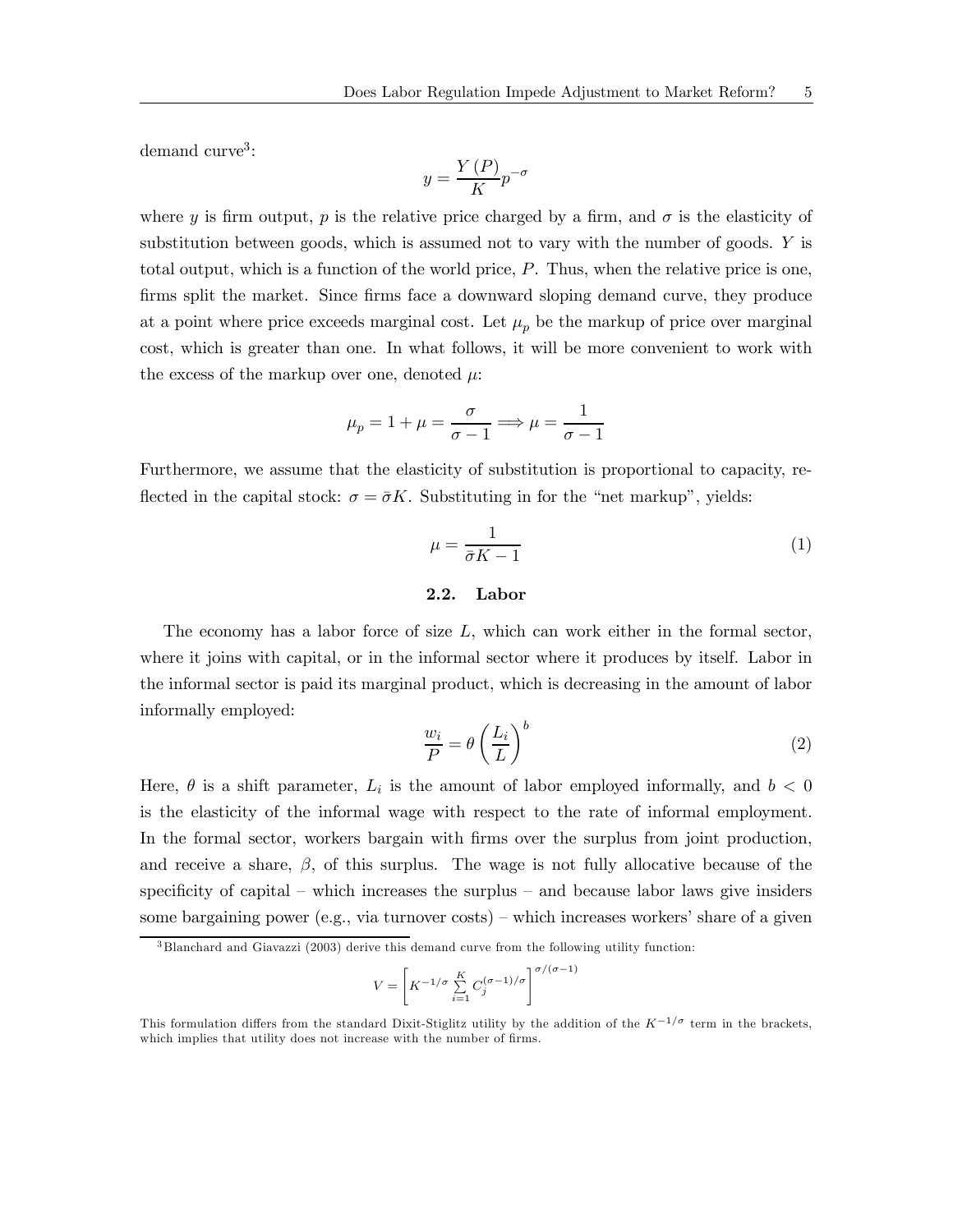surplus. Thus, formal sector workers receive, in real terms:

$$
\frac{w_f}{P} = \frac{w_i}{P} + \beta \left( p - \frac{w_i}{P} \right) = \frac{w_i}{P} + \beta \left( \frac{(1+\mu)w_i}{P} - \frac{w_i}{P} \right) = (1 + \beta \mu) \frac{w_i}{P}
$$

The wage premium for formal labor is therefore:

$$
\frac{w_f}{w_i} = 1 + \beta \mu \tag{3}
$$

## 2.3. Equilibrium

All firms use the same production technology, which implies that they all charge the same price in equilibrium. Thus  $p = 1$ . This allows us to solve for the informal wage, which is inversely proportional to the markup:

$$
p = 1 = (1 + \mu)w_i \Longrightarrow w_i = \frac{1}{1 + \mu} \tag{4}
$$

In the long run, the supply of capital is perfectly elastic; firms will enter until their profits just cover the fixed cost of a unit of capital. Since there is only capital and labor, what is not profit must be wage. Thus, formal labor is paid the excess of the surplus from joint production over the fixed cost of capital.

$$
w_f = 1 - c \tag{5}
$$

Firms' profits are equal to the share of the surplus not paid to labor:

$$
(1 - \beta)(p - w_i) = (1 - \beta)[(1 + \mu)w_i - w_i] = (1 - \beta)\mu w_i = \frac{(1 - \beta)\mu}{1 + \mu}
$$

which must equal the fixed cost of capital:

$$
\frac{(1-\beta)\mu}{1+\mu} = c
$$

Substituting equation (1) into this expression allows us to solve for the equilibrium capital stock:

$$
\bar{K} = \frac{(1 - \beta)}{\bar{\sigma}c}
$$

Similarly, substituting equations (1) and (4) into equation (3), we can derive an expression for the formal wage premium:

$$
\frac{w_f}{w_i} = \frac{(1-\beta)(1-c)}{1-\beta-c}
$$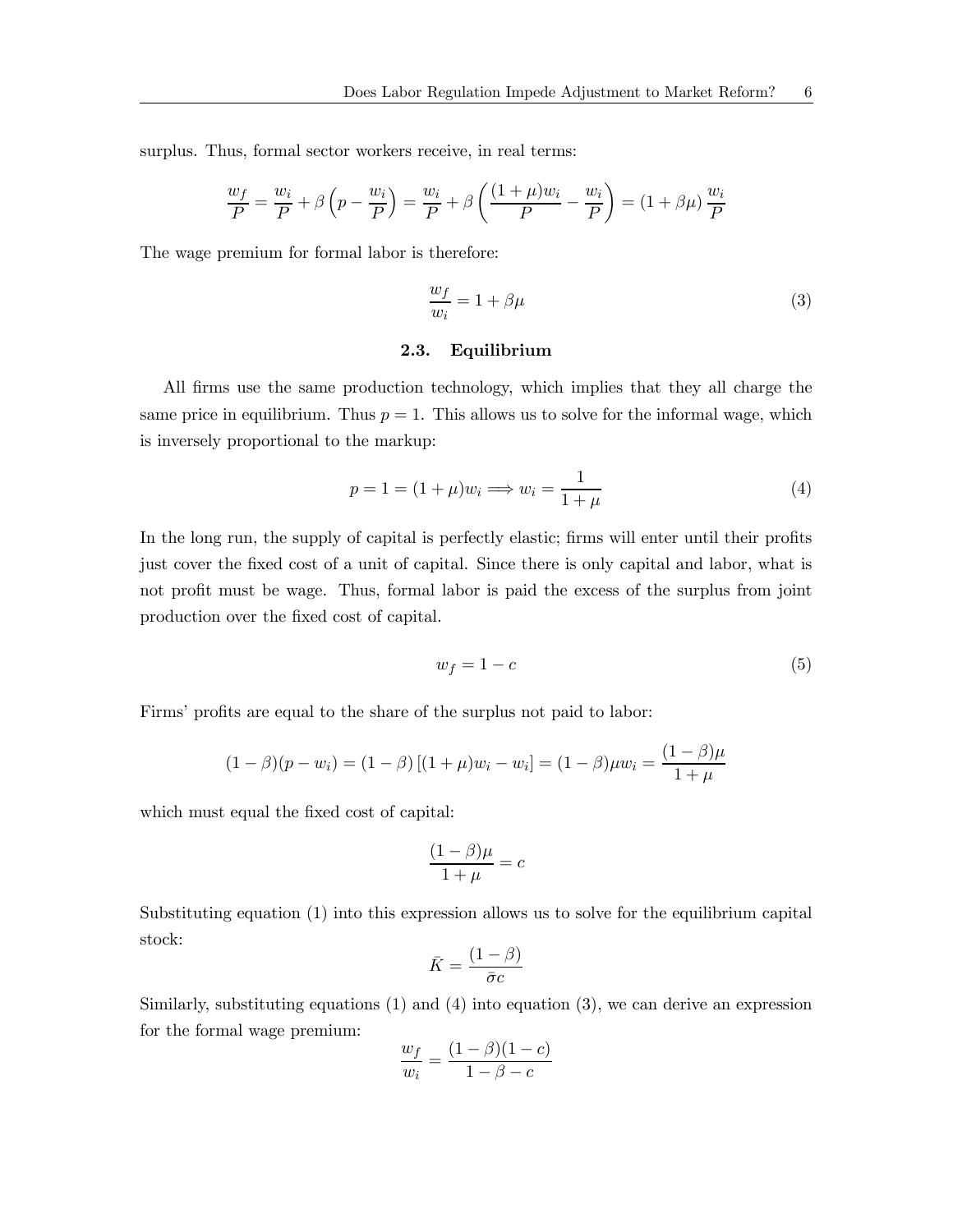Workers in the informal and formal sectors receive the same wage under two circumstances: when formal workers receive none of the surplus from joint production, and when there are no sunk costs to producing in the formal sector. Suppose that one of these conditions holds, so that the wage is the same in the formal and informal sectors. In this case, there are no distortions, and the model simply reduces to a standard two-sector fixed-factor model; arbitrage ensures that labor is efficiently allocated across sectors.

Using the informal sector marginal productivity condition (2) and the formal wage (5) we can solve for the equilibrium size of the informal sector in this case when  $w_f = w_i$ .

$$
\left(\frac{L_i}{L}\right)^* = \left(\frac{1-c}{\theta}\right)^{\frac{1}{b}}
$$

More generally, we can solve for the size of the informal sector in terms of the wage premium and the rate of informal employment associated with no wage premium:

$$
\left(\frac{L_i}{L}\right) = \left(\frac{\theta/(1-c)}{w_f/w_i}\right)^{\frac{1}{b}} = \left(\frac{L_i}{L}\right)^* \left(\frac{w_f}{w_i}\right)^{-\frac{1}{b}}
$$

Taking logs yields:

$$
\ln\left(\frac{L_i}{L}\right) = \ln\left(\frac{L_i}{L}\right)^* - \frac{1}{b}\ln\left(\frac{w_f}{w_i}\right) \tag{6}
$$

Equation (6) states that there are two pieces contributing to the overall rate of informal employment: one part corresponding to the rate of informality associated with full employment and another part associated with rationing of formal jobs.

Equation  $(6)$  is a long-run equilibrium condition<sup>4</sup>, which implies that firms are receiving the required rate of return on their capital investments. This is depicted in Figure 1. There are two points to take away from the long-run equilibrium in this model. First, bargaining has no effect on the formal wage. Its only effect is to drive a wedge between the formal and informal wage and hence reduce the formal employment rate. The reason for this is that the supply of capital is infinitely elastic while labor is in fixed supply. Any attempts by labor to appropriate rents in this model are destined to fail. By implication, in the long run, labor would lose nothing by ceding its share of the surplus from joint production.

Second, the presence of an informal sector does not imply market distortions per se. Given the production technology, it may be more efficient to produce in the informal sector. To be sure, this may largely reflect the many non-turnover costs associated with formal labor — income and payroll taxes, costs of evasion, etc. The point is merely that, given these costs, production will take place where it is most efficient. Where there is not much

 $4$ The "long run" in this model is best thought of as the medium run. It does not necessarily satisfy the conditions for balanced growth.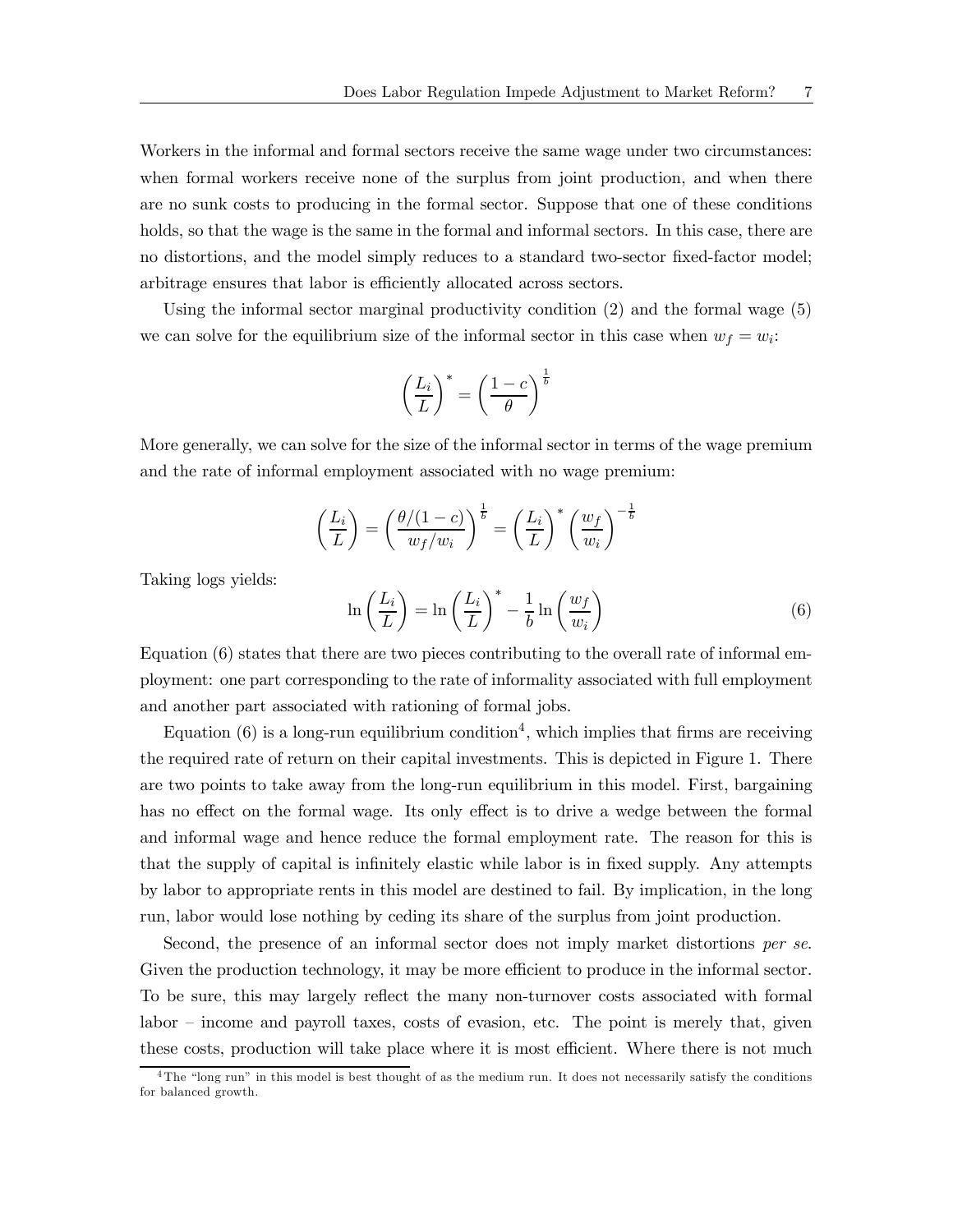to be gained from the division of labor — for example, street vending — informal contracts will predominate, even in the absence of any rationing of formal jobs induced by specificity in employment relationships (legislated or otherwise).

### 2.4. Adjustment to shocks

In the short run, firms may not be earning the required rate of return on their capital investments. The capital stock is fixed, and since employment and capital are combined in fixed proportions, so are formal and informal employment. Furthermore, since the relative productivity of formal and informal workers is determined by the level of informal employment, the markup is also fixed. However, firms may earn positive or negative profits in the short run if their share of the surplus is larger or smaller than the cost of entry. Over time, free entry of firms drives profits to equality with entry costs, which entails adjustments in employment. Thus, by tying employment to capital stock adjustment, changes in profitability can drive long-lasting changes in the labor market.

#### 2.4.1. Labor Resistance to Productivity Shock

The idea that rigid labor laws are responsible for sluggish adjustment hinges on the idea that labor is able to resist changes in the economic environment in the short run. This situation is presented in Figure 2. In the short run, quantities cannot adjust so labor as a whole is better of  $\sim$  formal workers' wages do not fall and the informal sector is unchanged. However, this cannot be a long-run equilibrium because firms are earning negative profits. To restore profitability, firms reduce employment until the informal wage falls by the amount that formal workers' wages should have fallen. In the end, formal workers are no better off and informal workers are worse off. 5

This simple setup makes it clear what is driving this result  $-$  it is the assumption of Nash bargaining. Formal workers and firms each receive a constant share of the surplus from joint production, regardless of labor market conditions. A smaller share going to firms implies that the surplus must rise correspondingly. It is worth noting that this is not simply a result of this simplified model. All models in this literature derive their main results from this same mechanism.<sup>6</sup>

The key insight from this model is that the degree of segmentation of the labor market is a sufficient statistic for the extent to which product and labor regulations are binding. Moreover, this is true in both the short run and the long run. Thus, the observation

<sup>5</sup>Caballero and Hammour (1997, 1998), Blanchard (1998), and Acemoglu (2003) offer explanations of European unemployment along these lines.

 $6$  Ironically, it is precisely the assumption of Nash bargaining that results in excessive wage flexibility in search models without turnover costs. See Hall (2003) and Shimer (2004).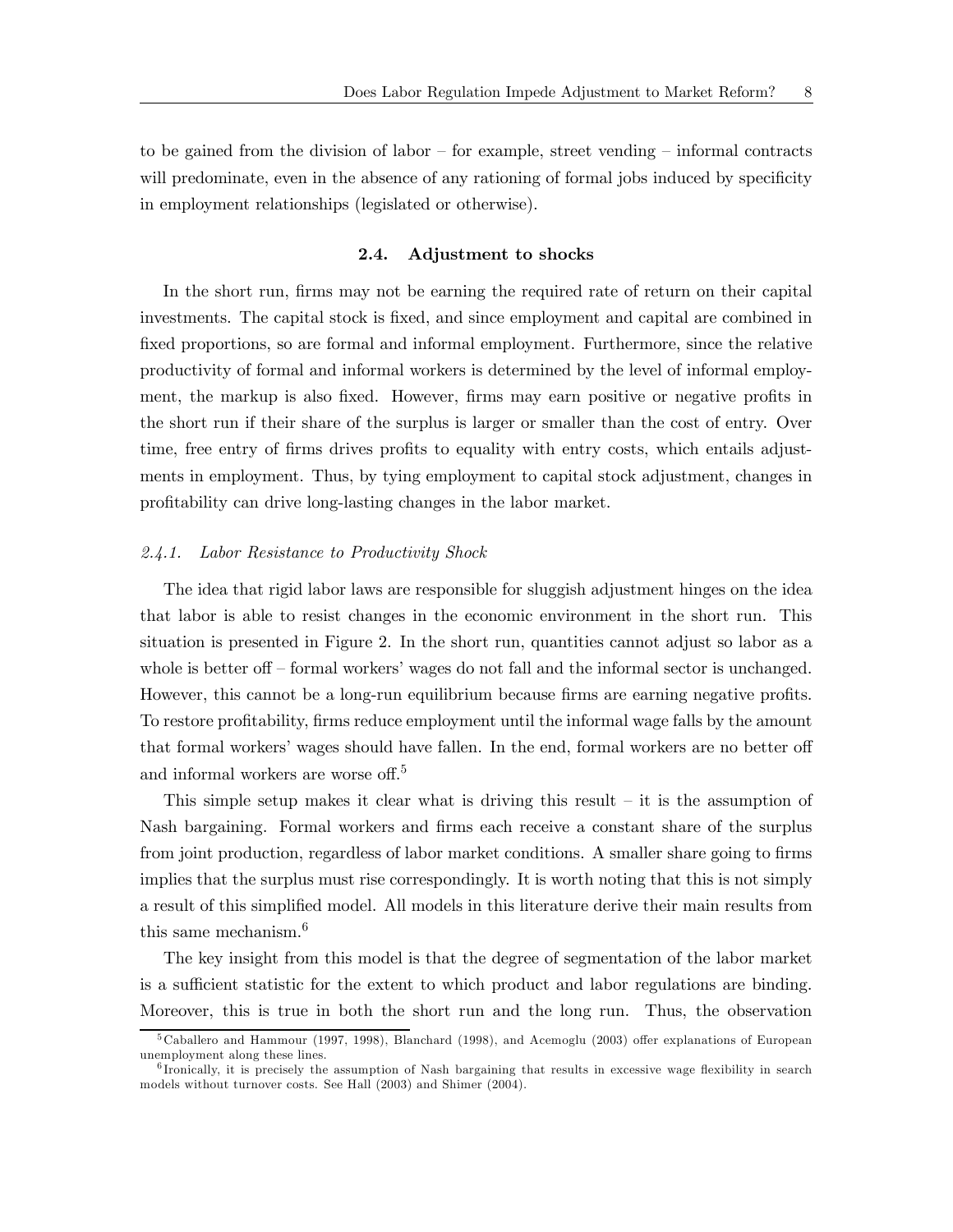of economic activity in both formal and informal sectors allows for a direct test of the plausibility of any given interpretation of labor market evolutions based on institutional factors. This fact motivates the empirical analysis below.

## 3. DATA AND BACKGROUND

#### 3.1. The PME

The data used in this paper come from the Pesquisa Mensal de Emprego (PME). The PME is a large monthly employment survey administered by the *Instituto Brasileiro de* Geografía e Estatistica (IBGE), Brazil's government statistical agency. The survey has been implemented in the six largest cities in Brazil — São Paulo, Rio de Janeiro, Belo Horizonte, Salvador, Recife, and Porto Alegre — since 1980. However, due to inconsistencies in the questionnaire prior to 1982, this paper uses only data for February 1982 until December 2002, a span of nearly 21 years. The questionnaire remained unchanged throughout this time.<sup>7</sup> In the late 1990s, a seventh city – Curitiba – was added to the survey, but I do not use these data. The six cities account for rougly three-quarters of Brazilian GDP and more than half of the nation's manufacturing employment.

The questionnaire is fairly typical of an employment survey. Information is collected from every member of the household over age ten regarding standard demographics (sex, age, education, but not race), employment, hours, income, industry, and a series of questions about job search if unemployed.

An important feature of the data is that it allows us to distinguish between formal and informal employment. The survey asks employed workers if they have a signed "work card". All workers are supposed to be guaranteed certain constitutional rights, and the enforcement of these rights occurs through the use of work cards which all Brazilians over the age of 15 have. Workers are supposed to have their work card signed by their employer, which registers the employment relationship with the labor ministry and entitles them to full protection of labor laws. It also makes both employer and employee liable to pay taxes. Overhead costs for formal workers typically range from 70-100% of the wage (Pastore, 1995). In practice, many workers work without getting their work card signed. Workers without a signed work card and self-employed workers are counted as informally employed.

Another very attractive feature of the survey is that it follows individuals over time. The survey has a rotating panel design similar to the Current Population Survey: households are interviewed once a month for four months, dropped from the sample for eight months, and then re-interviewed a year later for four more months. Thus, households are tracked

<sup>&</sup>lt;sup>7</sup>It has recently changed.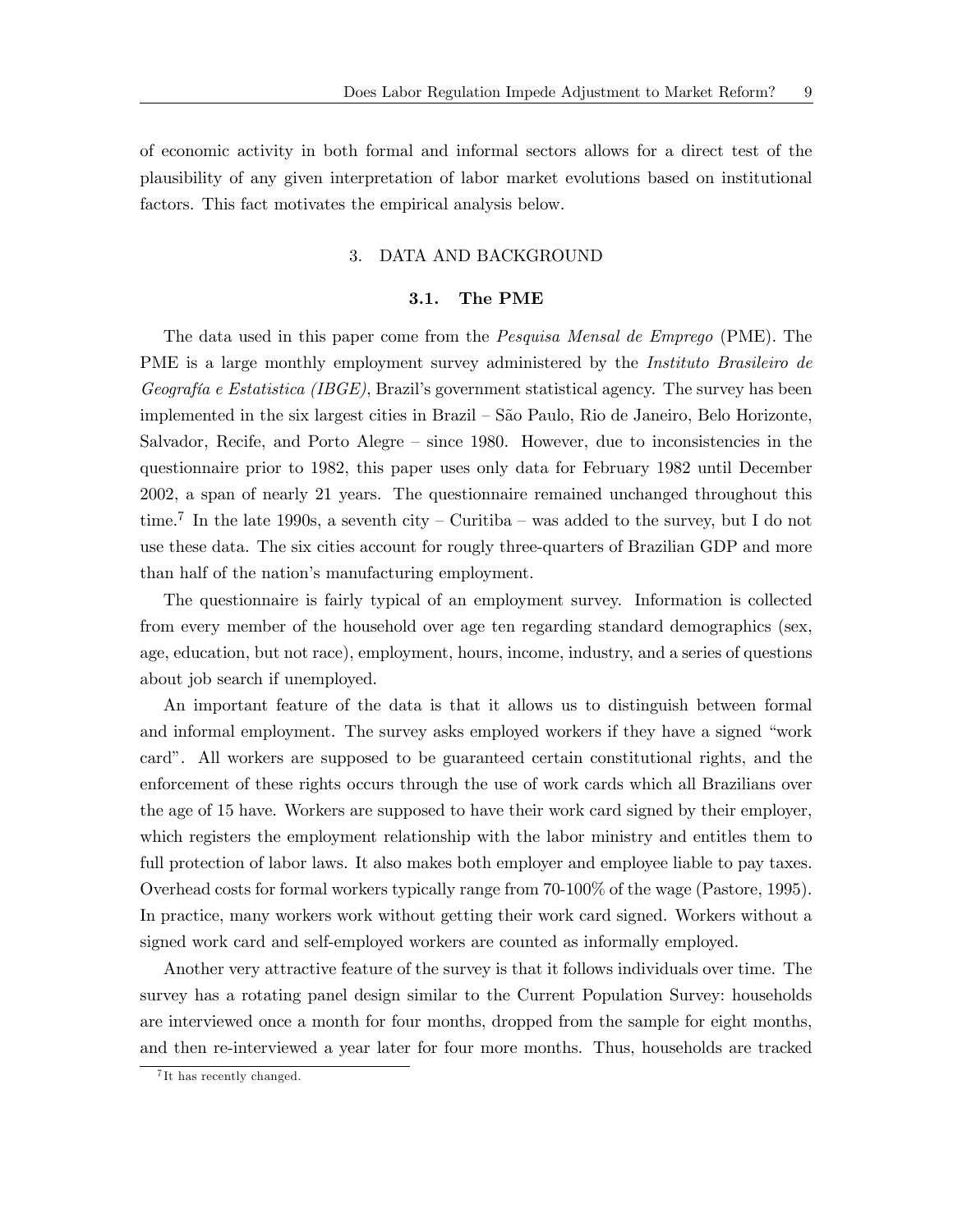over a period of 16 months. Households not found for a return interview are replaced with new households, so that sample sizes are practically constant within a given rotation group.

All together, the data contain upwards of 20 million observations (nearly 1 million per year). In the analysis below, I create two sub-samples of the data which I refer to as the "working sample" and the "panel". The working sample consists of all employed men, ages 20 to 60, with non-missing wage and employment data. This sample contains about 4.7 million observations on 1.3 million individuals. The analysis is limited to males because important changes in female labor supply were taking place throughout this period. The working sample is used for the cross-section regressions.

The "panel" consists of all men in the full sample who are observed in the same month in two consecutive years. This sample contains about 2.2 million observations of 444,000 individuals. The PME does not track individuals from odd to even years beginning in 1993- 4, so no changes could be observed for these years, which accounts for much of the sample reduction. Table 1 presents summary statistics for both samples.

#### 3.2. Background, 1982-2002

The 21 year period spanned by the data was an exceptionally tumultuous time in Brazil's (and most of Latin America's) history. The major macroeconomic developments have been discussed extensively elsewhere; I present an overview here to put the results that follow into context. The period can be roughly divided into four partly overlapping phases: the Latin American debt crisis and its aftermath (1982-5), a "muddling through" period (1986-1990), first-round market reforms (1987-93), and inflation stabilization and second-round reforms (1994 and after).

Figure 3 presents some macroeconomic and labor market aggregates to put this period in perspective. Although some important achievements were made in the 1990s — notably, the conquest of inflation — from the perspective of the labor market, this was a very difficult period indeed. Economic growth was sluggish and unstable, aggregate employment fell, unemployment rose steadily and the share of the labor force employed in the informal sector to unprecedented levels.

There were two sharp recessions in the period, one in the aftermath of the debt crisis from 1982-4, and another after a failed attempt to stabilize inflation in the early 1990s. There were also two expansions. The first was associated with the significant, though short-lived, stimulus provided by the so-called Cruzado plan in 1986, which was Brazil's first "heterodox" attempt at stabilizing inflation by means of direct price controls. The second was associated with the Real plan in 1994, which successfully put an end to Brazilian hyperinflation and sparked an enormous consumption boom. The years after each of these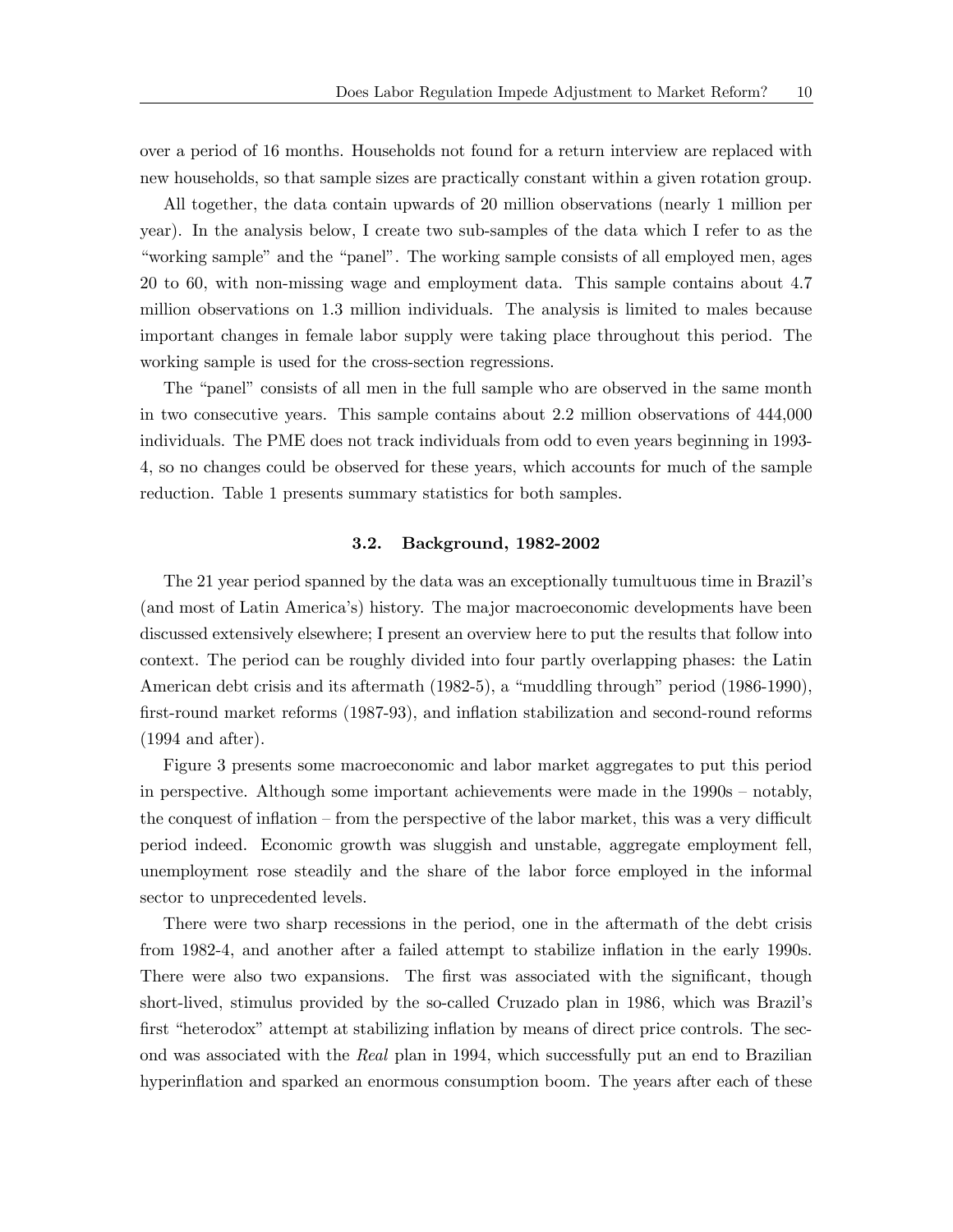expansions, however, was marked by relative stagnation. During the late 1990s, Brazil experienced a few quasi-recessionary years due to spillover from the East Asian financial crisis and, later, from the Argentine crisis, but Brazil emerged from both relatively unscathed. Growth has thus been both precarious and resilient in recent years.

This has also been a period of major structural change in the Brazilian economy, which appears to be the major source of trouble for the labor market. Figure 3b displays an impressive decline in employment rates of prime-age males, which coincided with first-round market reforms in the late 1980s. These included primarily trade liberalization as well as some early privatization of government enterprises. Other authors have linked industrylevel changes in external tariffs in Brazilian manufacturing to declining employment and rising productivity at the firm level (Hay (2000), Muendler (2003)). These papers attribute a large productivity response to the reforms. In the first few years, output and employment fell, but after 1992, productivity increases outpaced employment declines so that output began to rise. That the same is true of *aggregate* employment is less well-known, and is surprising. Nations have more flexibility in changing the bundle of goods they produce than individual firms. To the extent that falling employment is attributable to changes in demand, this suggests that Brazil as a nation has had trouble changing its output mix. Structural changes appear to have swamped cyclical changes in the 1990s. Although there was a discernible rise in employment associated with inflation stabilization in the mid-1990s, this was little more than a blip on a persistent downward trend.

Declining employment was accompanied by rising unemployment especially in the latter part of the decade (Figure 3c). Historically, Brazil has had quite low unemployment rates, but by the end of the 1990s, unemployment exceeded eight percent in many cities. These rates are on the low end of what are considered reasonable estimates in Brazil. Some surveys record open unemployment in excess of 20 percent.

The persistent decline in employment was also matched by an equally impressive rise in the share of employment in the informal sector. Figure 3d plots the share of prime-age males working without a formal labor contract or self-employed, indexed to the first quarter of 1989. Part of the rise in informality was the mechanical result of declining manufacturing industries in which formal labor contracts predominate. To account for the compositional change in the structure of industry, as well as potential changes in the human capital attributes of the work force over the period, I applied OLS to a regression of a dummy variable indicating informality on a series of 47 industry dummies, 18 dummies for single years of education, 4 age group dummies, and a time series of dummies for each quarter in the sample period. The coefficients from the time dummies from this regression, indexed to the first quarter of 1989, are also plotted in Figure 3d. This figure shows an abrupt,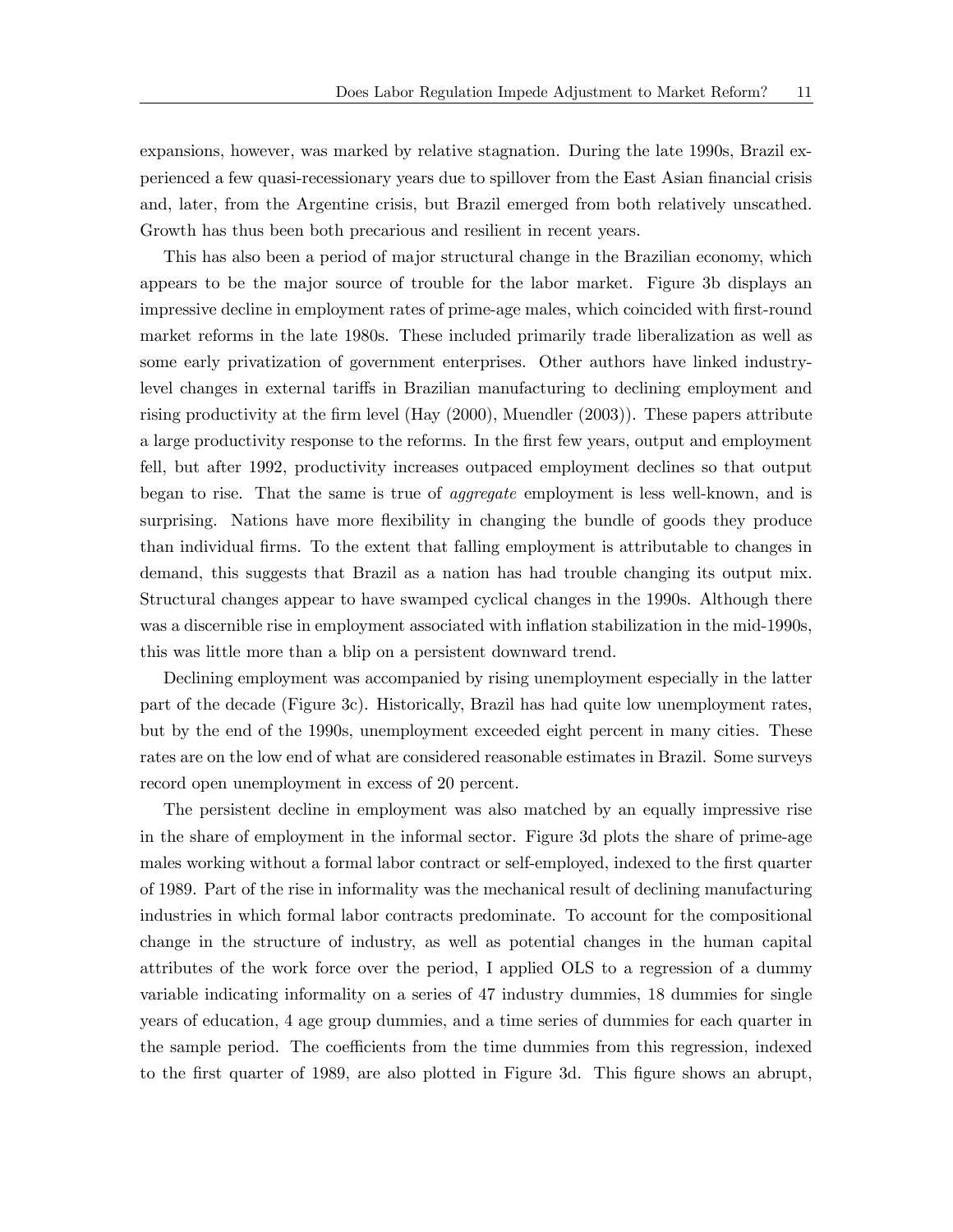persistent, expansion in the informal sector beginning in the late 1980s. About two-thirds of this expansion occurred within industries. In fact, informality rose within every single 2-digit industry over the period. Appendix Table 1 shows the proportion of employment in each industry accounted for by informal workers in 1986 and 1999.

## 4. EMPIRICAL FRAMEWORK

The following statistical model of formal and informal wages is convenient for understanding estimation issues and the potential for panel data methods to overcome some of them. Wages are modeled as a function of fixed and time-varying attributes, an indicator of the business cycle, and a polynomial time trend. In addition, the time trend and the cycle indicator are interacted with an individual's formal or informal work status:

$$
w_{it} = \alpha_0 + \alpha_1' \mathbf{t}_p + \alpha_2 (U_t - \phi' \mathbf{t}_p) + T_{it} \{ \alpha_3 + \alpha_4' \mathbf{t}_p + \alpha_5 (U_t - \phi' \mathbf{t}_p) \}
$$
(7)  
+  $\gamma_1 X_{it} + \gamma_2 X_{it}^2 + \gamma_{3t}' Z_i + \varepsilon_{it}$ 

Here,  $w_{it}$  is the log of the real wage of person i in time t,  $U_t$  is a business cycle indicator such as the unemployment rate,  $\mathbf{t}_p$  is a polynomial time trend vector of order p,  $T_{it}$  is a dummy variable indicating informal work status,  $X_{it}$  is an individual's age,  $Z_i$  is a vector of fixed individual characteristics, and  $\varepsilon_{it}$  is a random error term. The time trends are included to distinguish between cyclical and structural changes in wages and unemployment.

Apart from the interaction terms, this specification is similar to one used by Bils (1985) and Solon, Barsky, and Parker (1994) in their studies of real wage cyclicality in the U.S. The focus of these papers was to account for a countercyclical bias in estimates of the cyclical real wage elasticity based on aggregate wage series. If the second line of the equation, averaged over all individuals, varies over time in a way that is correlated with the business cycle, then a cyclical elasticity estimated from aggregate wage series will be biased. Specifically, these papers show that since low-quality workers (for whom the value of  $\gamma_1 X_{it} + \gamma_2 X_{it}^2 + \gamma_{3t}' Z_{it}$ is low) make up a larger share of the sample in expansions, the bias is countercyclical. Inference based on aggregate wage series therefore gives a very misleading picture of real wage cyclicality.

In the present context, the possible effects of composition bias are more complicated. As with the U.S. studies, there is likely to be an overall countercyclical bias since total employment rises in expansions and the distribution of characteristics of the whole population does not change much from year to year. Here, however, we must also worry about how the work force is selected into the informal sector from year to year. If selection into the informal sector is non-random and varies systematically over the business cycle or over time, then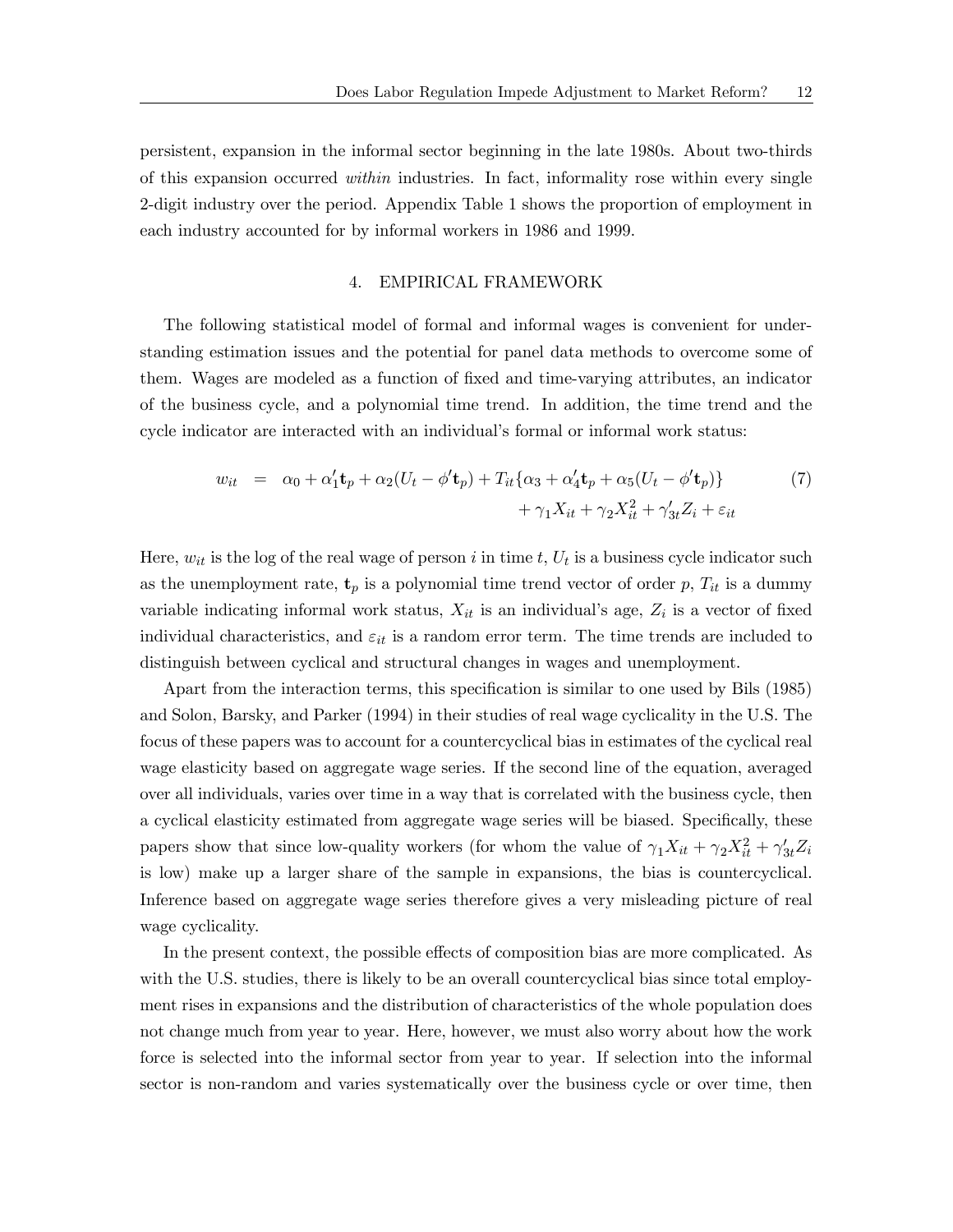applying OLS to equation (7) will produce biased estimates of the cyclical elasticities and time trends. For example, if the informal sector is capable of absorbing marginal workers in recessions who would otherwise be unemployed, failure to control adequately for compositional changes in each sector will induce a procyclical bias on the cyclical elasticity of informal wages relative to formal wages.

One could imagine comparing the wages of a fixed group of formal and informal workers over a long period of time as a potential fix for this problem. Even if it were impossible to assign people randomly to each group, it would require a much shorter leap of faith to base inference about changes in wages over time on this sample since the composition of each sector would not change at all. This would still fall short of a perfect experiment because the characteristics of each group could be correlated with changes in productivity over time that are not the result of the type of labor contract *per se*.

From the perspective of equation (7), since the  $Z_i$  are likely to contain unobserved determinants of productivity, the panel aspect of the data can be used to "difference out" individual fixed effects. For the moment, it is convenient to assume that  $\Delta T_{it} = 0$ , so that individuals do not make transitions between the formal and informal sector. In this case, first-differencing equation (7) yields:

$$
\Delta w_{it} = \beta_0 + \beta_1 \mathbf{t}_{p-1} + \beta_2 \Delta U_t + T_{it} \{ \beta_3 + \beta_4 \mathbf{t}_{p-1} + \beta_5 \Delta U_t \} + \gamma_2 (2X_{it} - 1) + \Delta \gamma'_{3t} Z_i + \Delta \varepsilon_{it} \quad (8)
$$

where  $\beta_2 = \alpha_2$  and  $\beta_5 = \alpha_5$ . Since the differenced equation is based on observed wage changes for a fixed group of individuals across years, unobserved determinants of productivity (e.g., motivation and ability) that are likely to be correlated with the business cycle are eliminated from the equation. Equation (8) will nevertheless yield inconsistent estimtates of the cyclical elasticities and time trends if unobserved determinants of wage *growth* are correlated with business cycle conditions and time. In terms of equation (8), a necessary condition for this to be true is that some of the elements of  $\Delta\gamma_{3t} \neq 0$ . Equation (8) also makes clear that this becomes more of an issue when the panel is unbalanced. Even though the sample is fixed for any given consecutive pair of years, the sample changes at longer than one-year horizons so that  $\Delta \gamma'_{3t} Z_i$ , averaged over all individuals, may change from year to year as well. Thus, the composition bias story also applies to the panel regression, only with less force since unobserved determinants of wage growth are likely to be of second order importance compared to unobserved determinants of wage levels. Apart from obtaining a balanced panel over the entire period, one way of gauging the importance of this type of bias, which is pursued below, is to see whether controlling for fixed characteristics that we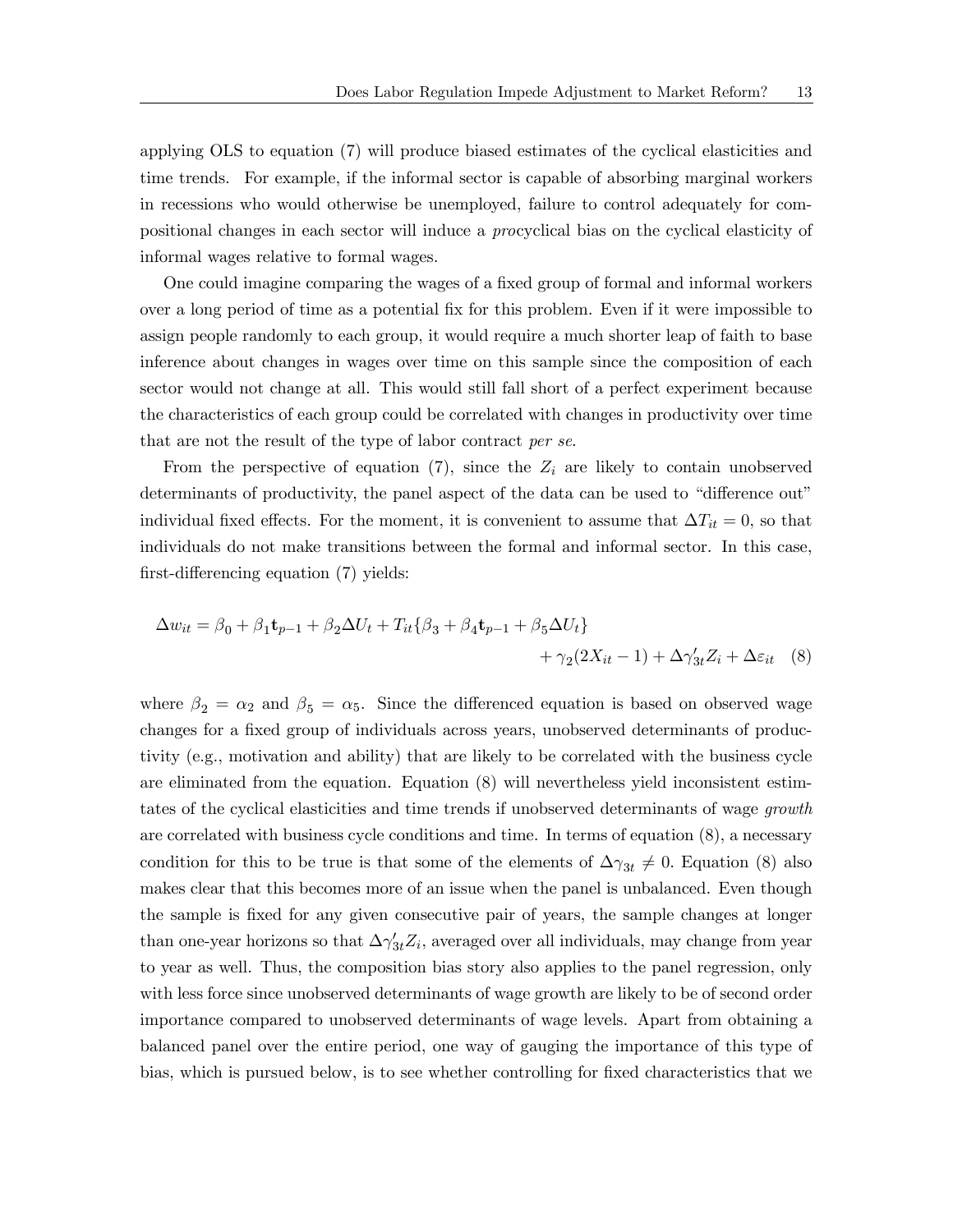do observe (e.g., education) changes the estimates of the cyclical and time elasticities from the panel regressions.

Further, as was discussed above, if selection into informal work is correlated with wage growth (e.g., if low wage-growth individuals tend to work informally) in a way that is correlated with the business cycle or time, the estimated cyclical elasticities and time trends may be biased. Thus, while it is undoubtedly useful to estimate wage flexibility with observed wage changes of individuals over time, this is not a cure-all empirical strategy. Nonetheless, it is worthwile to observe estimates from both the cross-section and the panel because the sources of bias in each case are different.

Finally, since  $U_t$  varies only over time, direct OLS estimation of (7) or (8) yields artificially low estimates of the standard errors for  $\alpha_2 = \beta_2$  and  $\alpha_5 = \beta_5$ . Instead, I estimate these equations in two steps. In the first step, the wage is regressed on the individual-level variables and a vector of time dummies interacted with  $T_{it}$ . For the cross-section regression, this produces two time series of wages (one formal and one informal) that are, one hopes, purged of individual characteristics that are correlated with the business cycle and time trends. Depending on the specification, the time series may consist of 84 quarterly dummies or 21 year dummies. For the panel regression, the time dummies correspond to regression-adjusted yearly wage changes. In the second step, OLS is applied to the regression of each of these wage series on a cyclical indicator together with a time trend. This method yields identical estimates of the  $\alpha$ 's and  $\beta$ 's in equations (7) and (8) with correct standard errors.

#### 5. RESULTS

#### 5.1. Cross-section Estimates

In practice, I apply OLS to the following regression in the first stage (dropping industry and city subscripts for simplicity):

$$
w_{it} = \sum_{t=1982}^{2002} Y_{it} \{ \delta_{0t} + ED_i^{\prime} \delta_{1t} + \delta_{2t} X_{it} + \delta_{3t} X_{it}^2 + \delta_{4t} T_{it} + f_j + f_c + \varepsilon_{it} \}
$$
(9)

where i indexes individuals;  $Y_{it}$  are time dummies for each year of the survey;  $ED_i$  is a vector of dummies for 18 single years of education;  $f_j$  and  $f_c$  are 47 industry and six city fixed effects, respectively; and  $\varepsilon_{it}$  is a random error term.<sup>8</sup> The age-earnings profile is quadratic and allowed to vary over time. For the figures below, I interacted the informal dummy with quarterly instead of yearly dummies.

<sup>&</sup>lt;sup>8</sup>The results are similar if separate dummies are included for the self-employed and informal employees. These workers have very similar wage distributions. For simplicity, we lump both types together into one category.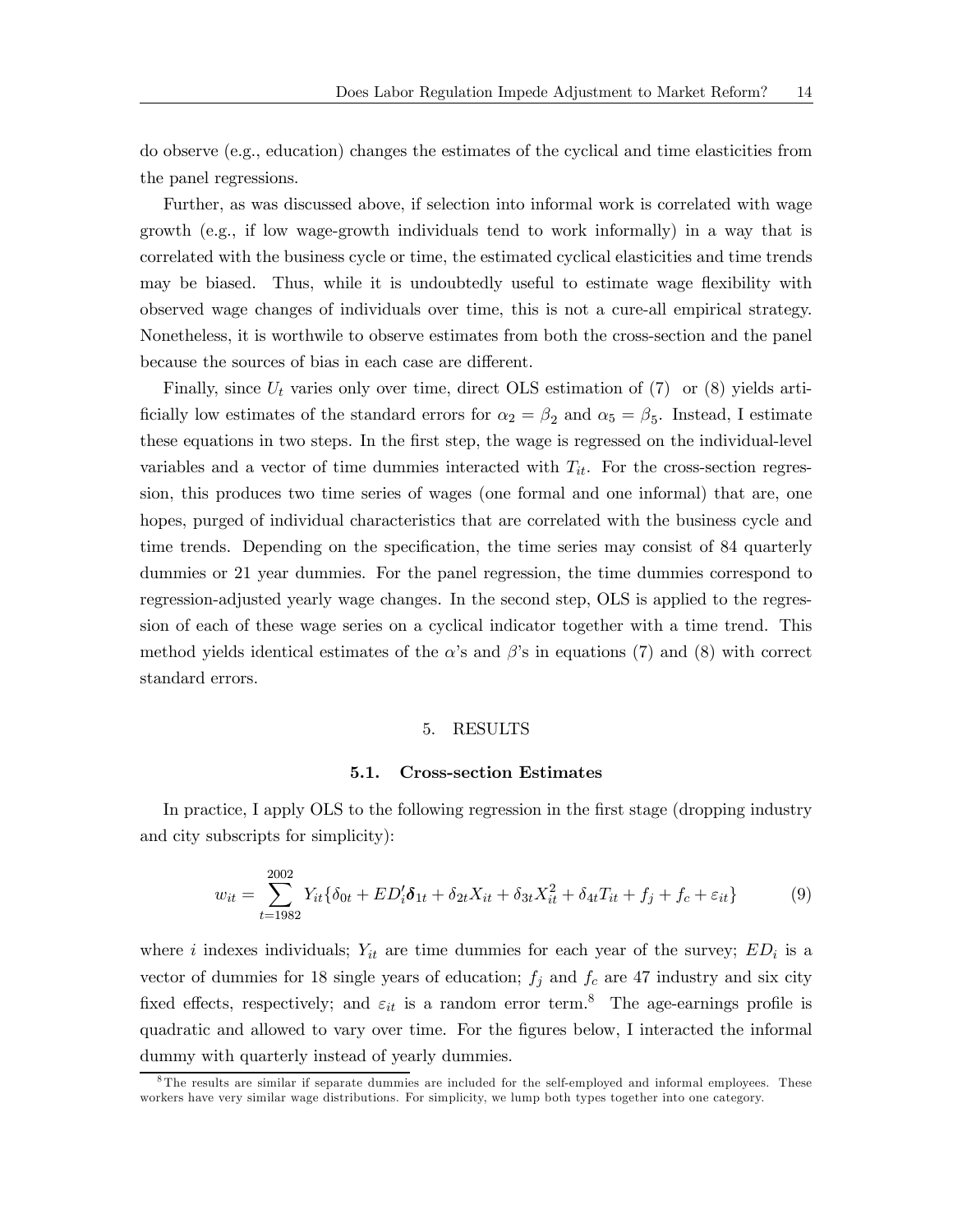The coefficients of interest,  $\delta_{0t}$  and  $\delta_{4t}$ , are the time series of average log wages for formal workers and the log informal wage gap after controlling for industry and human capital controls. The time series of informal wages can therefore be constructed as  $\delta_{0t} + \delta_{4t}$ . In order to give an idea of the actual differences between formal and informal wages, Figure 4 plots the  $\delta_{4t}$  from a regression on the combined sample of all the cities, first without controls, and then controlling sequentially for human capital and industry. For ease of exposition, I have omitted standard error bands. However, due to the very large size of the sample, these coefficients are quite precisely estimated. The standard error of the estimate of the informal wage gap for any given quarter is roughly .02. Figure 5 plots the separate formal and informal wage series from the regression with full controls, indexed to the first quarter of 1986.

The unadjusted wage gap is quite large, ranging from about -50% to -15%. Furthermore, human capital controls, which explain a very large share of the variation in wages in Brazil, have relatively little effect on the informal wage gap. Partly, this has to do with the fact that age and education work in opposite directions. Educated workers are far more likely to work formally, but older workers less so. Since age and education are both positively correlated with wages, including them in the wage regression has opposite effects on the estimated informal wage gap.

In contrast to human capital controls, which boost the  $R^2$  up to nearly .5, industry controls explain much less of the variation in earnings but soak up much more of the variation in the informal wage gap. After inclusion of both human capital and industry controls, the informal wage gap varies between zero and -25%. Cross-industry movements represent a genuine form of arbitrage in the labor market, so it is not clear that industry fixed effects should be included in the model, especially to gauge real wage cyclicality. On the other hand, from the perspective of getting the level of the  $\delta_{4t}$  right (to the extent that that is possible), within-industry differences in wages of formal and informal workers are probably more relevant because there are substantial differences in wages across industries that may or may not reflect unobserved productivity differences and that are correlated with informality.

The most striking aspect of Figure 4 is that the informal wage gap follows the business cycle quite closely. The downturns correspond to the recessions of 1982-4 and 1990-2. The upswings correspond to the two expansions in 1985-6 and 1994-5. Furthermore, at the peak of the expansions, the informal wage gap narrows to a precisely estimated zero. Although our empirical strategy does not address the potential bias in the level of the wage gap, it is nonetheless an interesting finding since this is exactly the condition that would be expected at full employment — that is, when the supply of unemployed workers is low relative to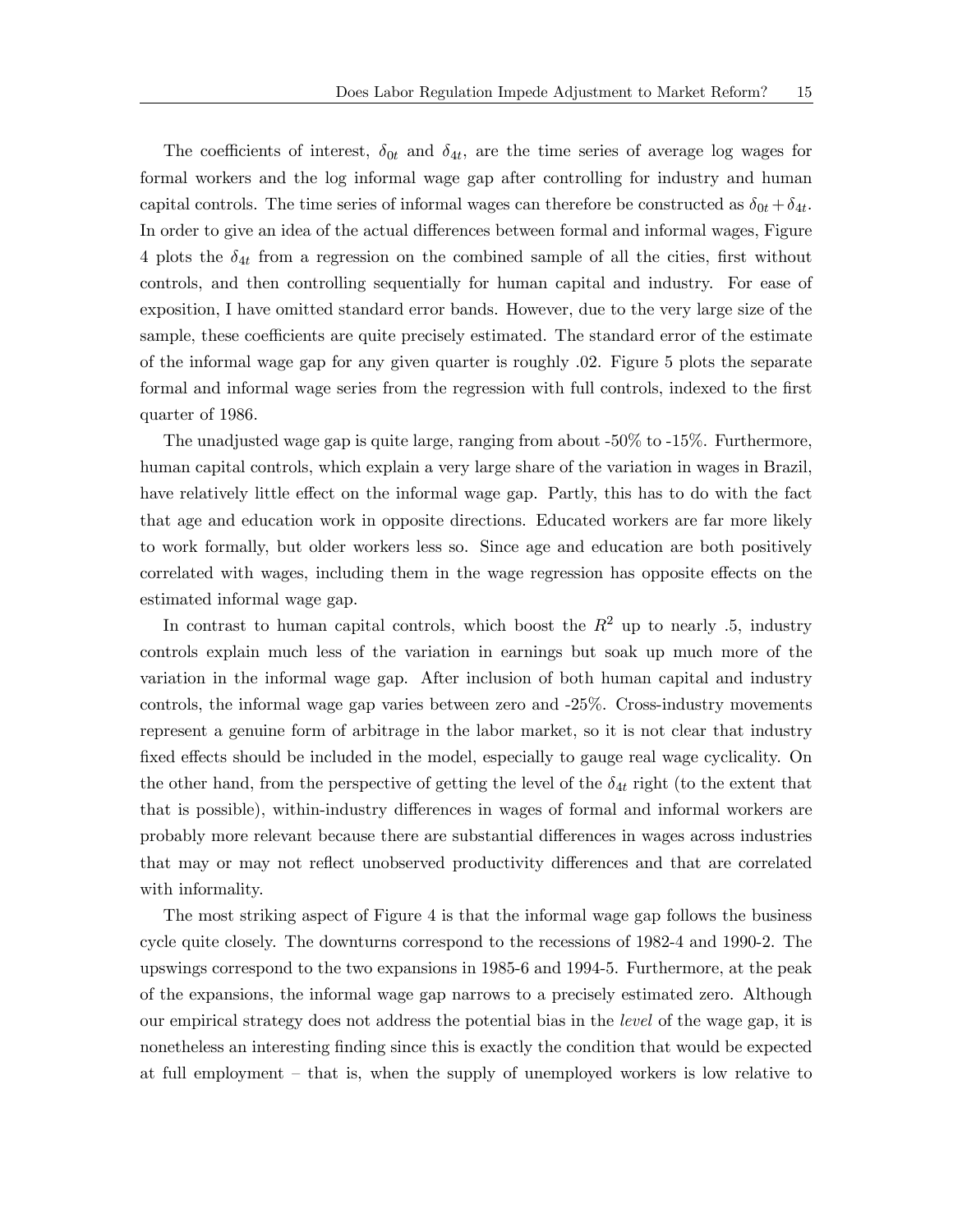the number of job vacancies, formal jobs cease to be rationed. Figure 5 shows that the cyclicality of the informal wage gap occurs despite considerable cyclicality in formal wages. Formal and informal wages track each other quite closely, but formal wages are less flexible downwards in recessions.

To obtain estimates of the  $\alpha$ 's in equation (7), each of the wage series from the firststage regressions are regressed on the unemployment rate and a cubic time trend. Table 2 presents the results from these regressions. Each set of three columns shows the cyclical elasticities and time trends for formal wages, informal wages, and the informal wage gap from a given cross-section wage regression. To show the impact of controlling for changes in the composition of observable characteristics on the cyclicality of wages, the results are shown for the unadjusted wage series, as well as regression-adjusted wages controlling for human capital variables and, finally, after including both human captial and inudstry controls. Since wages are typically highly serially correlated, it is preferable to estimate the second-stage in changes. However, the results are shown in levels because it is easier to interpret the time trend. (Results presented below show that the estimates of the cyclical elasticities are very similar whether or not the data are first-differenced.)

The regressions for the different wage series are remarkably similar. Comparing the unadjusted wage to the wage adjusted for the full set of human capital and industry controls, the point estimate of the cyclical elasticity falls from -.076 to -.066 for formal workers and from -.136 to -.111 for informal workers. The cyclical elasticity of the wage gap, which is just the difference between the two, falls from -.06 to -.045. Thus, a one percentage point rise in the unemployment rate is associated with a 4.5% fall in the relative wage of informal workers.

The fact that controlling for observable characteristics has so little influence on the estimates suggests that changes in the composition of the workforce are not a major source of variation over time in average wages of prime-age males. This is all the more true when we consider the fact that observables account for a very large share of the variation in log wages. In any given year, the  $R^2$  rises from about 2% controlling for only informal work status to over 50% in the full regression.

Table 2 also shows no evidence of diverging trends in formal and informal wages over time. Although there are strong time trends in wage levels in each sector, the time variables are all insignificant in the wage gap regression. This result is robust to many variations in the time trend (not shown). The particular specification of the time trend affects the cyclical elasticity somewhat in the regressions for the formal and informal wage, but the point estimate for the wage gap is unaffected. There is therefore little evidence of a divergence between formal and informal wages over the sample period.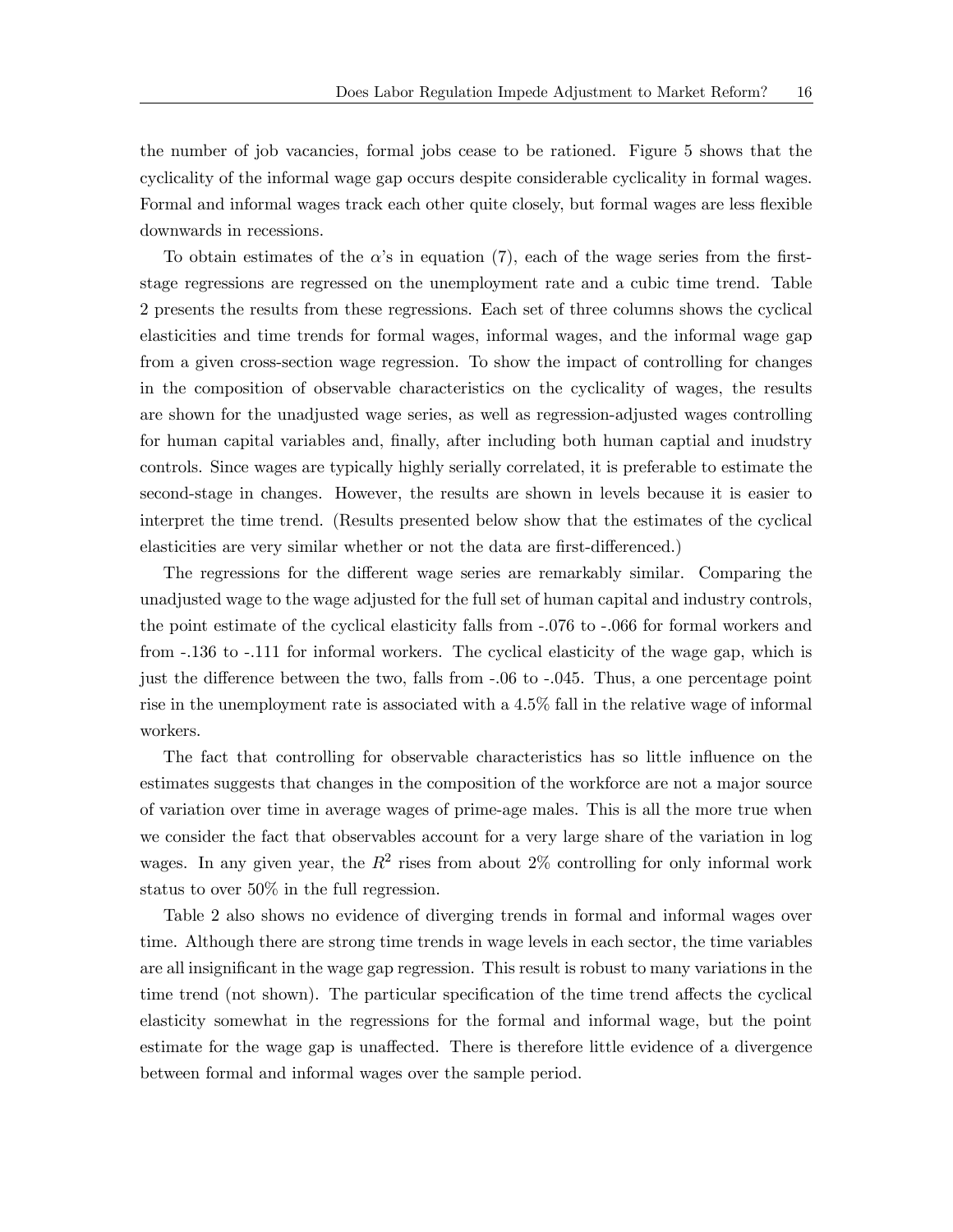#### 5.2. Panel estimates

The results of the preceding section suggest that omitting variables from the regression is a relatively minor crime from the perspective of measuring changes in wages over time, although it clearly affects measurement of relative wage levels. We now test for this directly by exploiting the panel aspect of the data. Since the data allow us to track individuals across years, estimating equation (9) in changes provides a partial fix for this type of bias. Abstracting from changes in industry, first-differencing (9) and adding and subtracting  $\delta_{4t}T_{it-1}$  yields

$$
\Delta w_{it} = \sum_{t=1983}^{2002} Y_{it} \{ \Delta \delta_{0t} + ED_{i}^{\prime} \Delta \delta_{1t} + \delta_{2t} + \delta_{3t} (2 \times X_{it} - 1) + \Delta \delta_{4t} T_{it-1} + \delta_{4t} \Delta T_{it} + f_c + \Delta \varepsilon_{it} \}
$$
\n
$$
(10)
$$

Theoretically at least, the level of  $\delta_{4t}$  can be estimated from this regression by observing changes in wages of individuals moving between formal and informal contracts, but this strategy is likely to be very sensitive to deviations of the actual data generating process from the model as written. Changing informal contract status is likely to be correlated with changing jobs, and job tenure is something that we do not observe. Thus, it is unlikely that  $\Delta T_{it}$  is uncorrelated with  $\Delta \varepsilon_{it}$  in this case. A more robust alternative is to restrict the sample to "contract-stayers" ( $\Delta T_{it} = 0$ ) and focus instead on estimating  $\Delta \delta_{0t}$  and  $\Delta \delta_{4t}$ .<sup>9</sup> These estimates measure observed wage flexibility for a fixed sample of formal and informal workers across a given pair of years. We can then compare these changes with changes in the business cycle in the second stage. In order to gauge the potential importance of job-changing, the regression is run on three different samples: individuals who remain in the same industry and occupation, individuals who remain in the same industry, and all individuals matched across years. It turns out that this has virtually no effect on the estimates.

The full set of panel estimates of the  $\Delta \delta_{4t}$  (the change in the relative wage of informal workers across years) is presented for each of these three regressions in columns 2 through 4 of Appendix Table 2. For purposes of comparison, the year-on-year change in the crosssection estimates with full controls is presented in column 1 of the table. The estimates are shown graphically in Figure 6 for each consecutive pair of years. Since the panel estimates are so similar, only the results of the third panel regression (column 4 in Appendix Table 2) are presented (with 95% confidence intervals) together with the change in the crosssection estimates (column 1). The PME does not track individuals from odd to even years beginning in 1993-4. There are therefore a total of 15 yearly changes observed in the panel.

<sup>&</sup>lt;sup>9</sup> Specifications including contract-changers in the sample yielded virtually identical results for the  $\Delta \delta_t$  coefficient.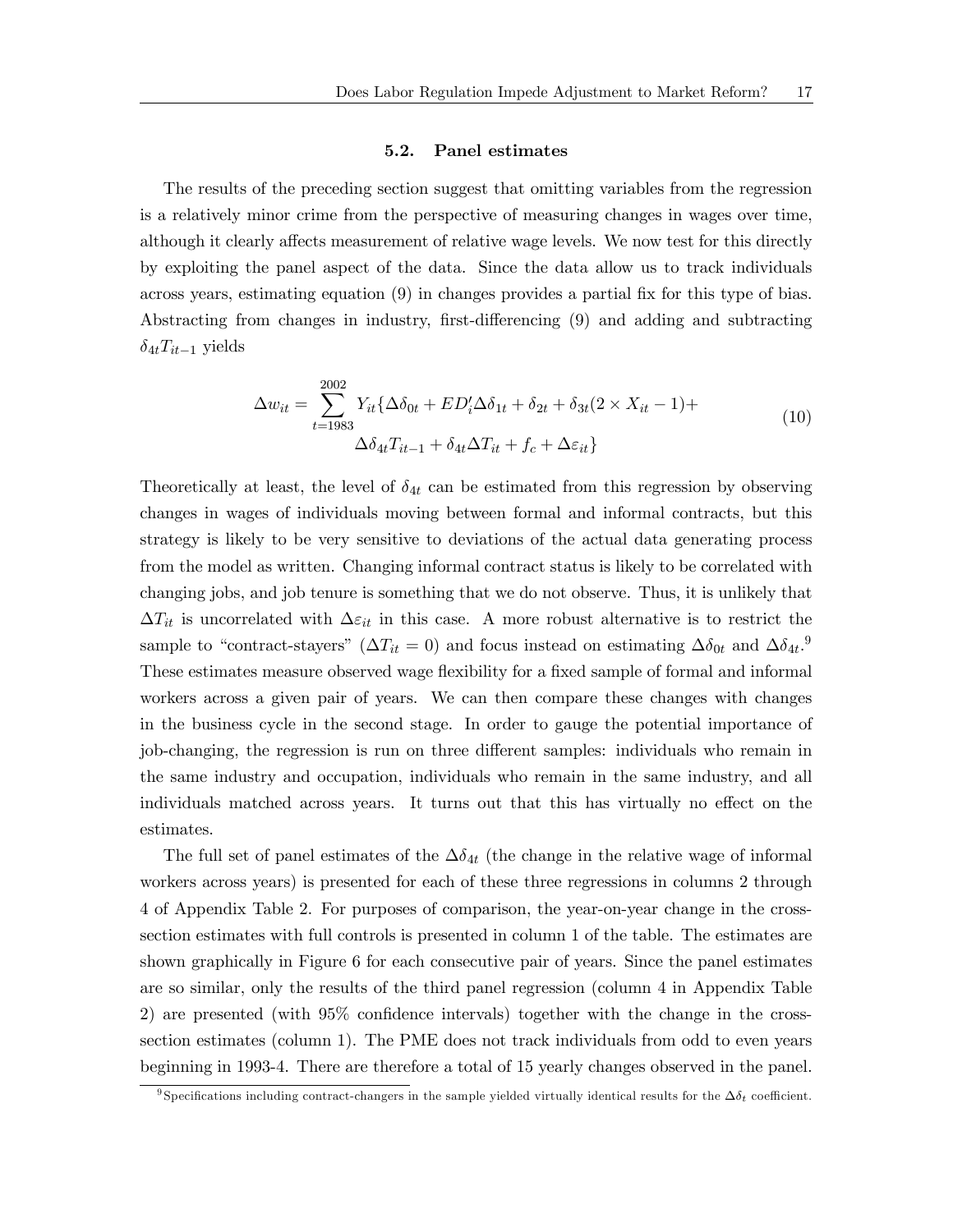Consistent with the view that compositional changes are not very important, the crosssection and panel results are quite similar. The panel estimates do show a smaller rise in relative informal wages in 1985-6, and substantially larger declines in 1987-8 and 1991-2. The point estimates from the panel regressions are quite precise. This is true even for the high-inflation years of 1989 and 1993, when measurement error in the dependent variable might have been expected to increase the standard errors of the estimates.

These results are borne out in the second stage regressions. Table 3 displays these results. The first set of three columns presents the coefficients from a regression of the time series of changes in formal and informal wages and the wage gap from the panel regression on the change in the unemployment rate and a quadratic time trend. In the second set of three columns, the first-differenced version of the final regression in Table 2 is presented, restricting the sample to the 15 year pairs for which the panel tracks individuals across years. The elasticity of the wage gap with respect to the unemployment rate is -.058 in the panel regression, compared to -.049 for the for the cross-section regression. The panel estimate is less precisely estimated, and falls just short of significance at the 5% level. The time trends in the wage gap are again small and insignificant.

Although the second stage estimates of the wage gap are very similar in the panel and cross-section regressions, the same is not true of the formal and informal wage series. The point estimates in Table 3 show quite a bit more wage flexibility with respect to the business cycle. For example, a one percentage point increase in the unemployment rate is associated with a 16% fall in informal wages in the panel regressions compared to an 11% fall in the cross-section. However, the reason for this discrepancy appears to be the change in the sample rather than the switch from cross-section to panel estimation. When the second set of regressions in Table 3 were re-estimated on the full sample of 20 yearly wage changes, the point estimates of the cyclical elasticities for formal and informal wages look like the corresponding estimates in Table 2. This suggests that the wage gap elasticity is robust to changes in the time period. It also suggests that measuring the cyclicality of real wages (as in Bils (1985) and Solon, Barsky, and Parker (1994)) is a much more fragile endeavor than measuring the cyclicality of relative wages. This underscores a point made earlier, that estimates of the cyclical elasticity of the formal and informal wage series is more sensitive to the choice of time trend than the cyclical elasticities of the informal wage gap.

The final set of three columns in Table 3 shows the second stage regression results corresponding to a first-stage in which education is omitted from the panel regression. The idea is to test whether unobservable "fixed wage-growth effects" might bias the cyclical elasticities and the time trends by omitting the observable fixed wage-growth effect (i.e., education) from the sample. These results are more similar to the first-differenced cross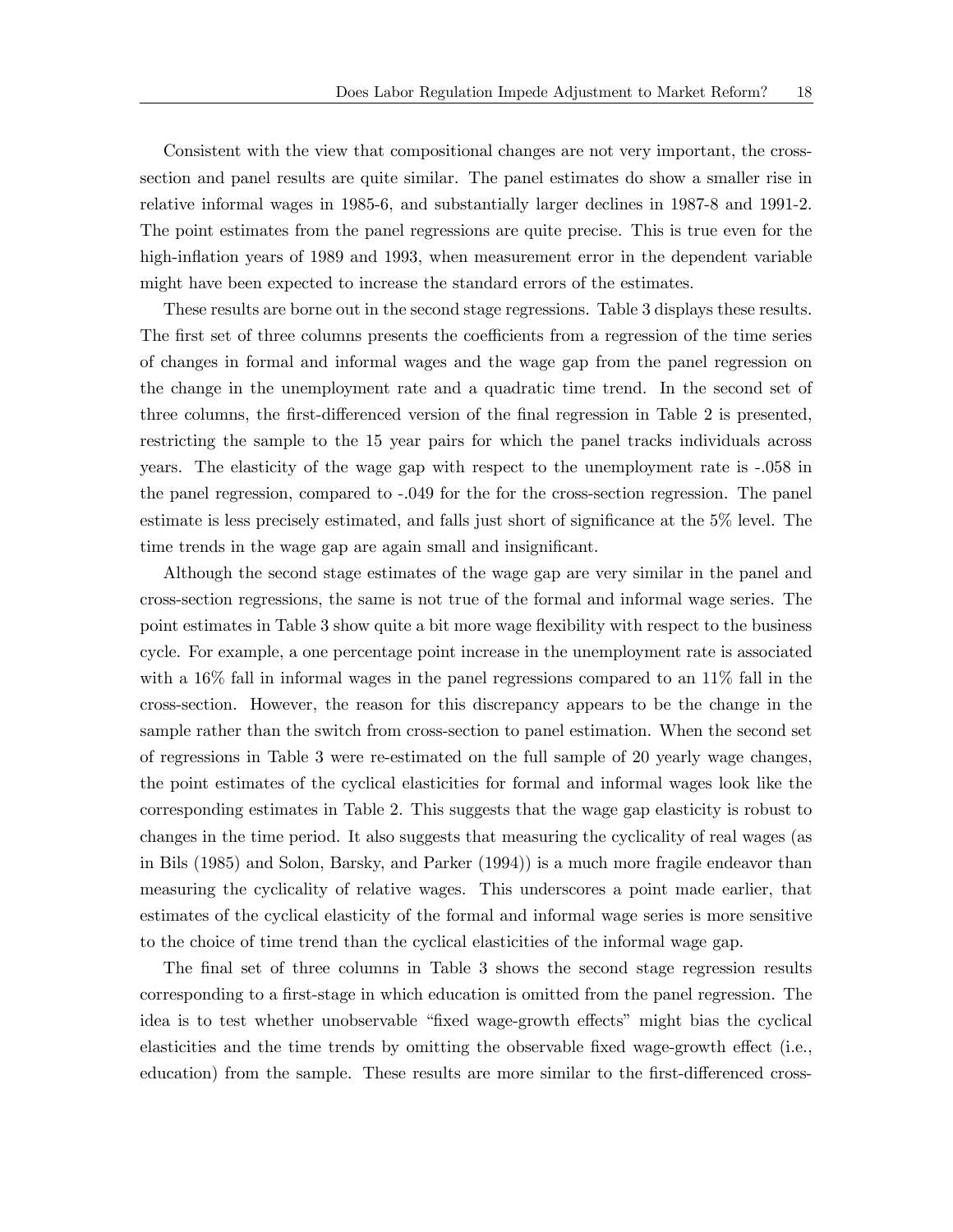section results than the panel regressions, although the cylical elasticities are quite similar in all cases.

#### 5.3. Robustness

Finally, we present the results of a few sensitivity analyses of the cyclical elasticity estimates in Tables 2 and 3. First, the second-stage regressions were re-estimated at the city level instead of pooling all the cities together. Second, the regressions were run using a different indicator of the business cycle. The results are presented in Table 4.

Table 4 contains three sets of two columns, each corresponding to cyclical elasticities from Tables 2 and 3. The columns labeled "Aggregate" in the first row repeat the results from the corresponding sample in Tables 2 and 3. The columns labeled "City-level" present the corresponding elasticity when the second-stage regressions are estimated at the city level. To obtain these estimates, the first-stage regressions were re-estimated with formal×year×city interactions, which were used to derive six informal wage gap time series (one for each city). In the second stage, these were regressed on a business cycle indicator, together with city fixed effects and a city-specific time trend.

The city-level regressions would be expected to yield smaller estimates of the cyclical elasticities than the aggregate regressions for two reasons. First, to the extent that residents of a city can respond to local shocks by seeking job opportunities elsewhere, the wage elasticity with respect to local demand shocks would be smaller than the elasticity with respect to aggregate shocks. Second, it is well-known that local unemployment rates are measured with more error than aggregate unemployment rates and this tends to bias the coefficients downward. Consistent with this expectation, the city-level estimates in Table 4 are all somewhat smaller than the corresponding aggregate estimates, although the effects are generally quite small.

The second set of rows in Table 4 present the cyclical elasticities using the log of average per capita hours of work as an alternative indicator of the business cycle. Thus, the coefficient of 2.33 in the first column suggests that a cyclical increase of 10% in average hours worked is associated with a 23% rise in the relative wage of informal workers. The results are broadly consistent with the results using the unemployment rate.

## 6. IMPLICATIONS

The empirical results presented in this paper do not support the idea that labor market institutions are capable of segmenting the labor market for extended periods of time, at least in the Brazilian labor market. This is contrary to a strong presumption in academic and policy circles that labor market institutions — particularly those that introduce incomplete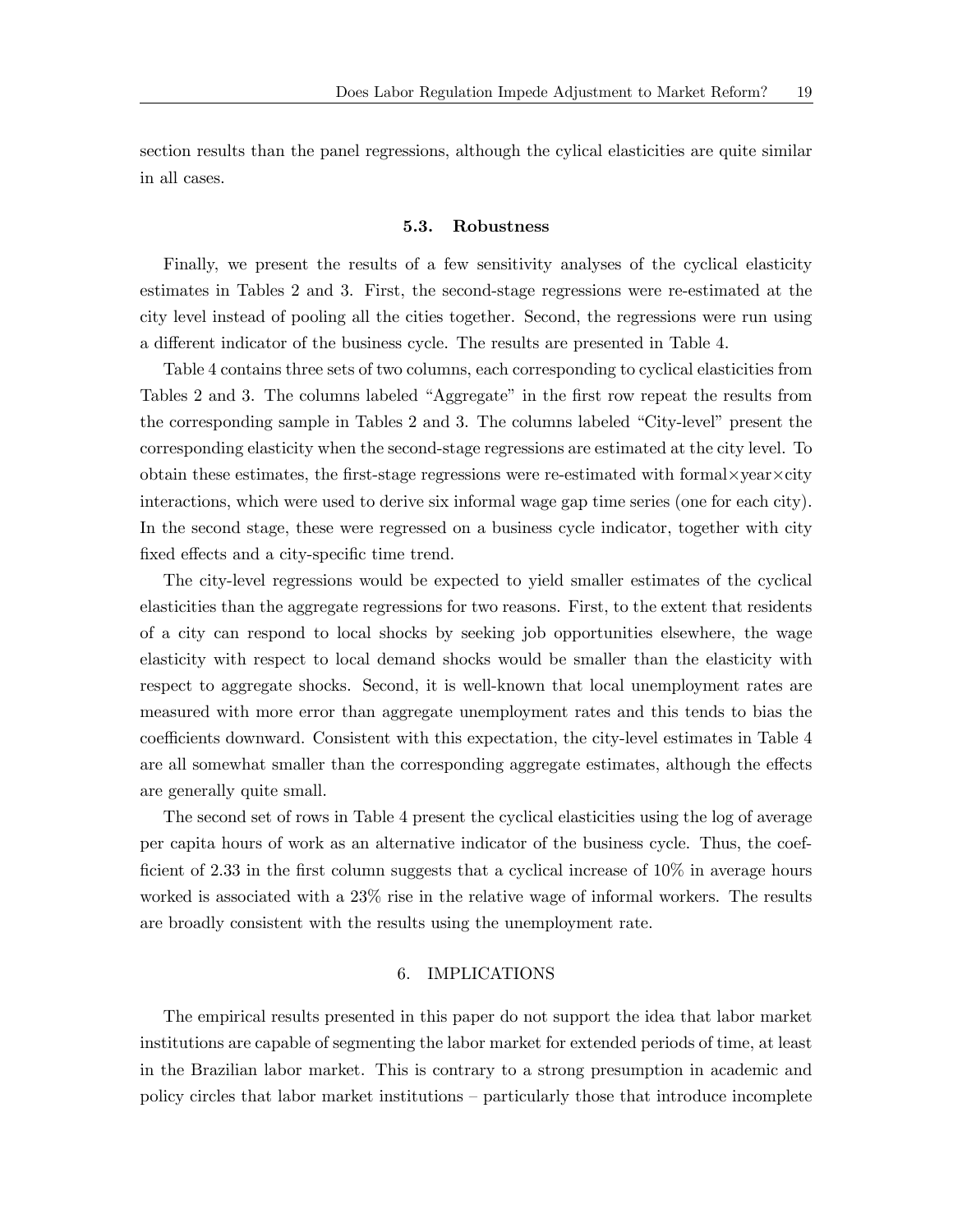contract inefficiencies into transactions between workers and firms — are at the root of unexpectedly sluggish labor market adjustment to market reforms in Latin America. The theoretical framework developed above makes it clear that any explanation that relies on this type of mechanism should show up in the degree of segmentation of the labor market. Empirically, however, there is no evidence that labor market segmentation is anything but cyclical.

What accounts for the discrepancy between theory and evidence? The theoretical result that insiders with formal contracts can push for measures that have long-term effects on outsiders hinges critically on the assumption of Nash bargaining in employment relationships. To demonstrate this, it is useful to take the canonical model through its paces. A point of departure for most models of labor market fluctuations involves taking a stand on the how firms and workers decide to separate. Under one view, associated with Hall and Lazear (1984), Kahn and Huberman (1988), and Hall (1995), firms and workers are assumed to be able to shape employment bargains in advance to maximize the joint value of their match. Later, if conditions deteriorate, some separations will result that could have been avoided by renegotiating to a different wage. This view contrasts sharply with another, associated with Diamond (1982) and Mortensen (1982), in which firms and workers would not honor a commitment to a particular wage if both parties could be made better off renegotiating. Thus, a firm and worker will only stay together if they can agree on a wage. Since any wage in the bargaining set is acceptable to both firm and worker, the pair are assumed to divide the surplus according to some fixed bargaining share. This is the Nash bargaining assumption. Although separations are efficient, this type of arrangment is subject to a hold-up problem: anticipating that bargains will be renegotiated, the pair would be unable to invest efficiently in the match for fear of the other party appropriating part of the investment.

Although the framework developed in this paper is highly stylized, it implicitly takes the Diamond-Mortensen model as its point of departure (as do all models in this literature). To this framework is added the twist that firms are forced (presumably by organized labor) to pay a dissipative sunk cost specific to every match. In other words, it turns the hold-up problem on its head – rather than leaving match-specific investments to be (inefficiently) determined by firms and workers, it asks what happens in macroeconomic equilibrium when firms are forced to make a fixed match-specific investment. What comes out turns out to have a strong efficiency-wage flavor in the sense that workers must ultimately pay for the sunk cost imposed on firms in the form of a higher opportunity cost of working formally. Although the Nash bargaining assumption is critical to this result, it is essentially arbitrary. Regardless of the true nature of the bargaining process, the deeper point remains that it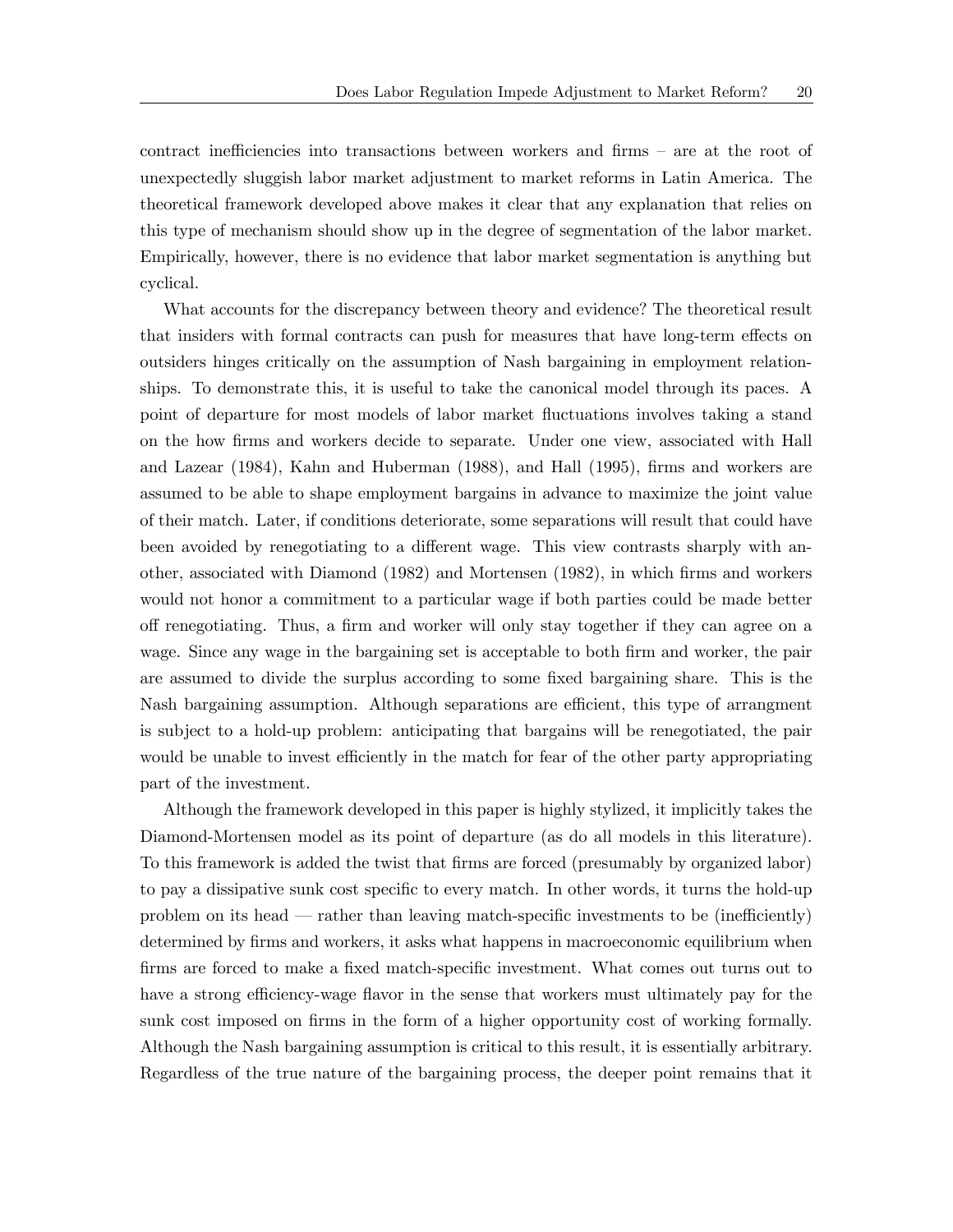will show up in the degree of segmentation in the labor market.

The finding that labor market segmentation between formal and informal workers is cyclical is consistent with a variety of interpretations. In particular, it does not necessarily imply that formal jobs are rationed. For example, Munasinghe (2000) develops of model of on-the-job learning in which labor market equilibrium can sustain a variety of wage-tenure profiles. Competition drives the ex ante value of jobs to equality, but after a job has begun, the value of high-wage-growth jobs is higher than a comparable low-wage-growth job. Formal contracts may be a consequence rather than a cause of the hold-up problem in this case. In a similar vein, one very plausible explanation for the evidence in this paper is that formal contracts are a way for firms to insure workers' specific investments against business cycle fluctuations. Rather than a wasteful cost that cannot be "bonded away", the labor contract is itself the bond that allows firms and workers to overcome the hold-up problem. Under this interpretation, Brazil's rising informality may reflect the falling value of this insurance. On the other hand, the evidence in this paper is consistent with any theory in which formal workers are not easily replaced at shorter than business cycle frequencies. Examples would include the efficiency wage model of dual labor markets in Bulow and Summers (1986), implicit contract models (Azariadis, 1975), cyclical models with contracting inefficiencies (Acemoglu, 2001), and models of imperfect competition (Rotemberg and Woodford, 1991).

The fact that Brazil has experienced sluggish labor market adjustment at frequencies at which its labor regulations are non-binding points to other impediments to capital or labor mobility in the wake of market reforms. This remains an important topic for future research.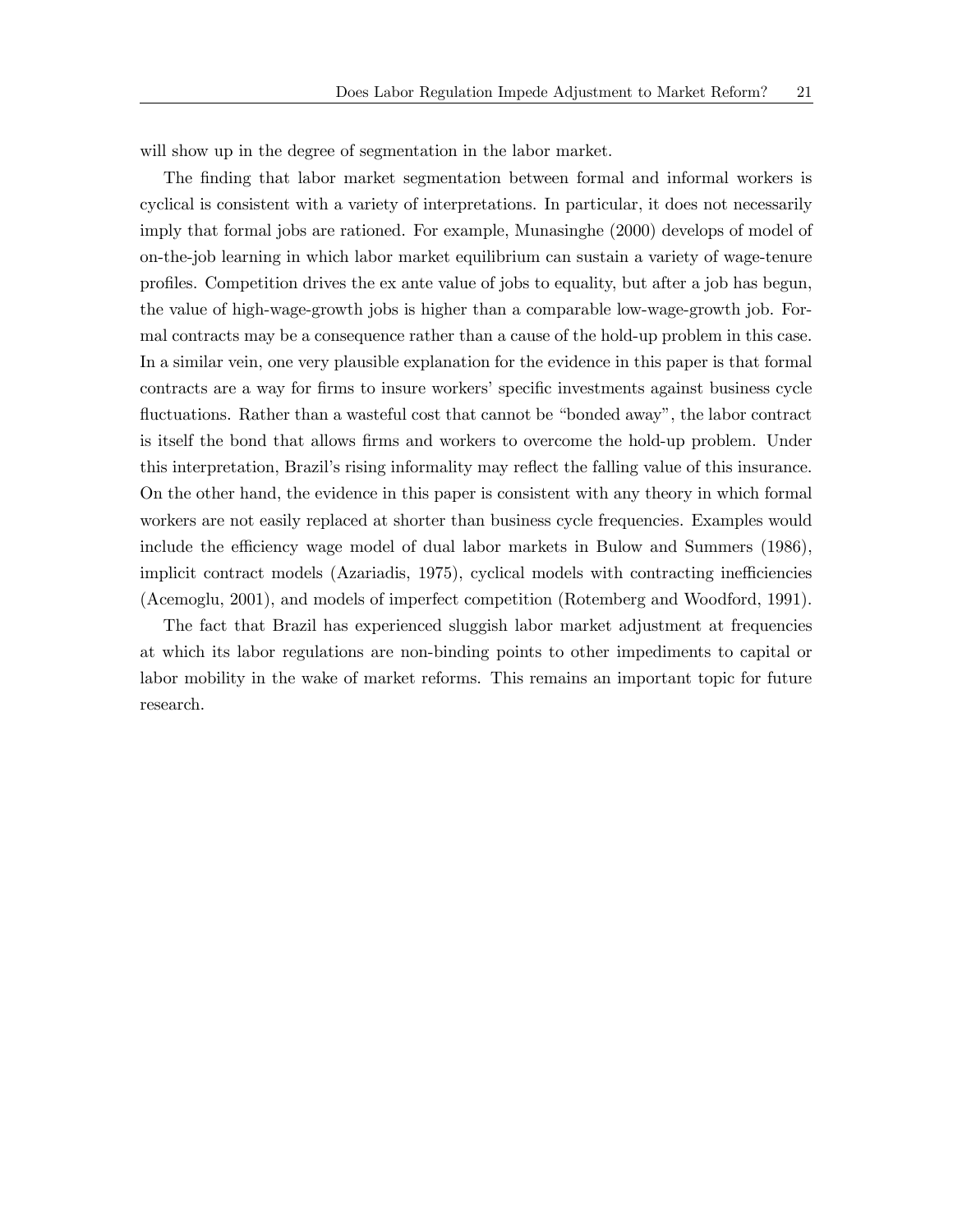#### REFERENCES

- [1] Acemoglu, Daron, "Good Jobs versus Bad Jobs," Journal of Labor Economics, 19(1), January 2001, 1-21.
- [2] Amadeo, Eduardo, Intermit Gill, and Marcelo Neri, "Brazil: The Pressure Points in Labor Legislation," mimeo., 2000.
- [3] Azariadis, Costas (1975). "Implicit Contracts and Underemployment Equilibria," Journal of Political Economy 83, December, 1183-1202.
- [4] Bils, Mark, "Real Wages Over the Business Cycle: Evidence from Panel Data," Journal of Political Economy, 93(4), August, 1985, 666-89.
- [5] Blanchard, Olivier. "The Medium Run" Brookings Papers on Economic Activity 0(2), 1997.
- [6] Blanchard, Olivier J. and Francesco Giavazzi, "Macroeconomic Effects of Regulation and Deregulation in Goods and Labor Markets," Quarterly Journal of Economics, August 2003.
- [7] Bulow, Jeremy I. and Lawrence H. Summers, "A Theory of Dual Labor Markets with Application to Industrial Policy, Discrimination, and Keynesian Unemployment," Journal of Labor Economics, 4(3), July 1986, 376-414.
- [8] Caballero, Ricardo J. and Mohamad L. Hammour, "On the Ills of Adjustment," Journal of Development Economics, October 1996, 51(1).
- [9] Caballero, Ricardo J. and Mohamad L. Hammour, "Jobless Growth: Appropriability, Factor Substitution, and Unemployment," Carnegie Rochester Conference Series on Public Policy, June 1998, 48(0), 51-94.
- [10] Caballero, Ricardo J. and Mohamad L. Hammour, "The Macroeconomics of Specificity," *Journal of Political Economy*, 106(4), August 1998, 724-67.
- [11] Caballero, Ricardo J. and Mohamad L. Hammour, "Creative Destruction and Development: Institutions, Crises, and Restructuring" NBER Working Paper 7849, August 2000.
- [12] Diamond, Peter A. "Aggregate Demand Management in Search Equilibrium," Journal of Political Economy, 90, October 1982, 835-51.
- [13] Hall, Robert E., "Lost Jobs" Brookings Papers on Economic Activity, 0(1), 1995, 221- 56.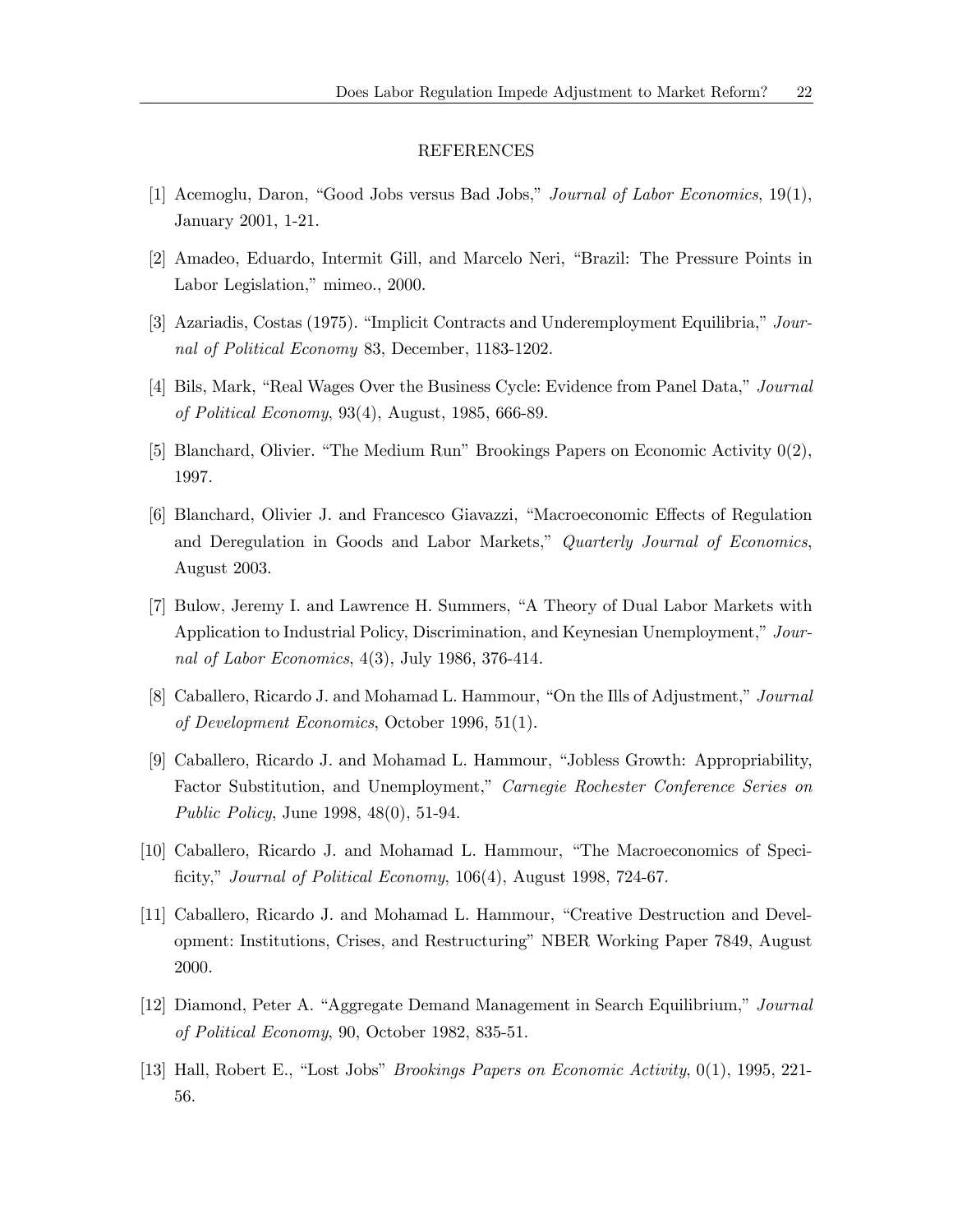- [14] Hall, Rober E., "Wage Determination and Employment Fluctuations," NBER Working Paper 9967, September 2003.
- [15] Hall, Robert E., and Edward P. Lazear, "The Excess Sensitivity of Layoffs and Quits to Demand," Journal of Labor Economics, 2(2), April 1984, 233-57.
- [16] Hay, Donald, "The Post-1990 Brazilian Trade Liberalisation and the Performance of Large Manufacturing Firms: Productivity, Market Share and Profits," Economic Journal, July 2001, 111(473), 620-41.
- [17] Heckman James J. and Carmen Pagés, "Law and Employment: Lessons From Latin America and the Caribbean," NBER Working Paper 10129, December 2003.
- [18] Heckman, James J. and Guilherme Sedlacek, "Heterogeneity, Aggregation, and Market Wage Functions: An Empirical Model of Self-selection in the Labor Market." Journal of Political Economy, 93(6), December 1985, 1077-1125.
- [19] Kahn, Charles and Gur Huberman, "Two-sided Uncertainty and "Up-or-Out" Contracts" Journal of Labor Economics, October 1988, 6(4), 423-44.
- [20] Marcouiller, Douglas, Veronica Ruiz de Castilla, and Christopher Woodruff, "Formal Measures of the Informal-Sector Wage Gap in Mexico, El Salvador, and Peru" Economic Development and Cultural Change, 45(2), January 1997, 367-92.
- [21] Mortensen, Dale T. "Property Rights and Efficiency in Mating, Racing, and Related Games," Journal of Economic Theory, 29, 265-81.
- [22] Munasinghe, Lalith, "Wage Growth and the Theory of Turnover," Journal of Labor Economics, 2000, 18(2), 204-20.
- [23] Pastore, José. O Desemprego Tem Cura? Campinas, São Paulo, 1996.
- [24] Rotemberg, Julio J. and Michael Woodford, "Markups and the Business Cycle," in Blanchard Olivier Jean and Stanley Fischer (eds.) NBER Macroeconomics Annual, Cambridge: MIT Press, 1991.
- [25] Shimer, Robert, "The Consequences of Rigid Wages in Search Models," NBER Working Paper 10326, February 2004.
- [26] Solon, Gary, Robert Barsky, and Jonathan A. Parker, "Measuring the Cyclicality of Real Wages: How Important is Composition Bias?" Quarterly Journal of Economics, 109(1), February 1994, 1-25.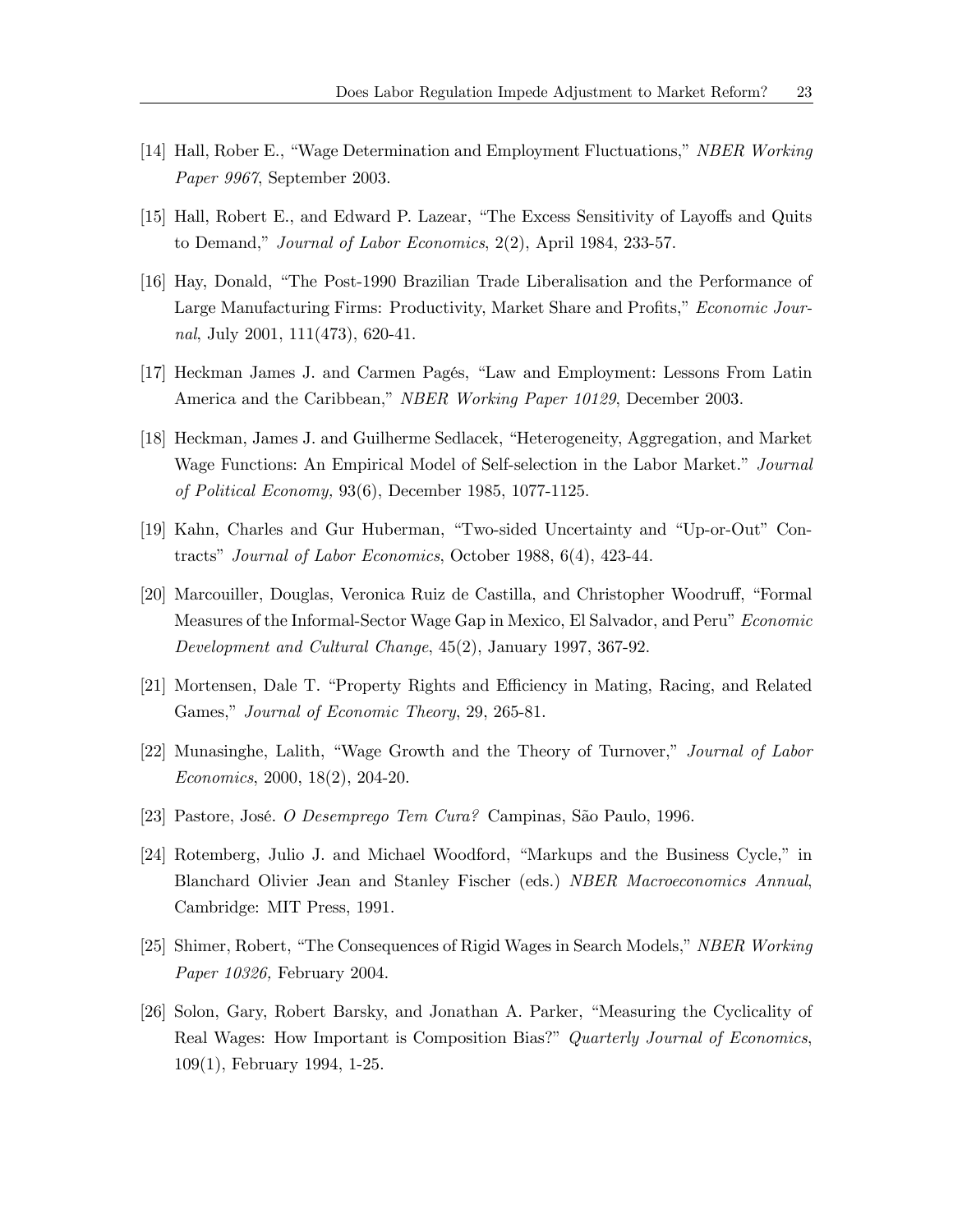- [27] Williamson, John, "From Reform Agenda to Damaged Brand Name: A Short History of the Washington Consensus and Suggestions for What to Do Next," Finance and Development, September 2003.
- [28] Kuczynski Pedro-Pablo, and John Williamson (eds.) After the Washington Consensus: Restarting Growth and Reform in Latin America. Washington: Institute for International Economics, 2003.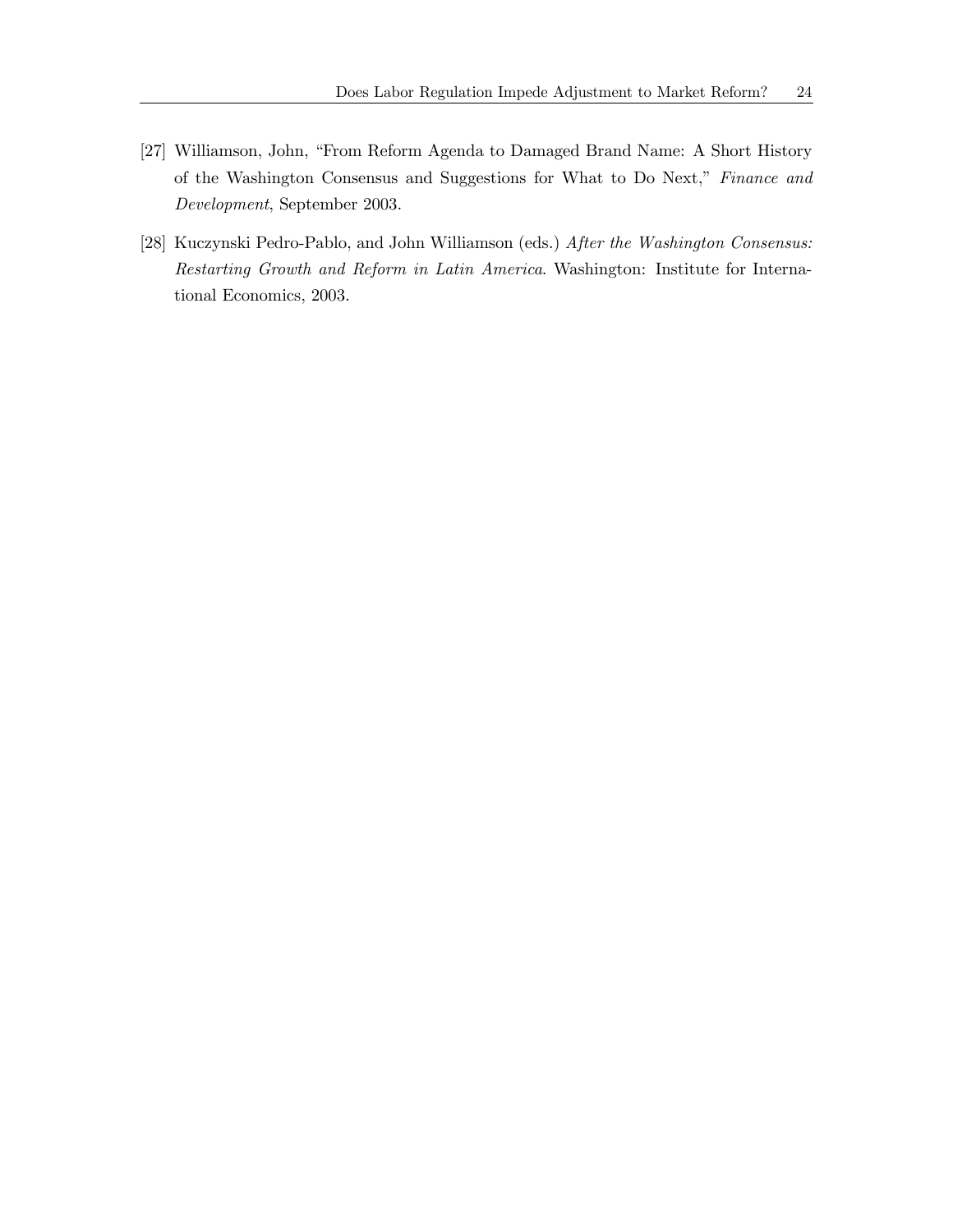|                                                                  | "Working" Sample                                                       | "Panel" Sample                                                                                       |  |  |
|------------------------------------------------------------------|------------------------------------------------------------------------|------------------------------------------------------------------------------------------------------|--|--|
| <b>Sample Selection Criteria</b>                                 | Males, Ages 20-60,<br>Employees or Self-<br>employed in Private Sector | Males, Ages 20-60, Employees<br>or Self-Employed in Private<br>Sector, Observed in Adjacent<br>Years |  |  |
| <b>Descriptive Statistics</b>                                    |                                                                        |                                                                                                      |  |  |
| Number of Observations                                           | 4,678,852                                                              | 2,232,572                                                                                            |  |  |
| Number of Individuals                                            | 1,281,499                                                              | 443,652                                                                                              |  |  |
| Sector Distribution of Employment                                |                                                                        |                                                                                                      |  |  |
| Manufacturing                                                    | 26.3                                                                   | 28.9                                                                                                 |  |  |
| Construction                                                     | 13.5                                                                   | 12.4                                                                                                 |  |  |
| Merchandise/Sales                                                | 15.1                                                                   | 14.4                                                                                                 |  |  |
| Services                                                         | 45.1                                                                   | 44.3                                                                                                 |  |  |
| Mean Education                                                   | 7.0                                                                    | 6.8                                                                                                  |  |  |
| S.D. Education                                                   | 4.3                                                                    | 4.3                                                                                                  |  |  |
| Mean Age                                                         | 34.9                                                                   | 36.2                                                                                                 |  |  |
| S.D. Age                                                         | 10.3                                                                   | 9.9                                                                                                  |  |  |
| Distribution Across Education-by-Age Groups<br>Less than Primary |                                                                        |                                                                                                      |  |  |
| Ages 15-24                                                       | 2.3                                                                    | 1.5                                                                                                  |  |  |
| Ages 25-40                                                       | 8.3                                                                    | 8.5                                                                                                  |  |  |
| Ages 40-60                                                       | 7.9                                                                    | 9.0                                                                                                  |  |  |
| At least Primary, Less than Secondary                            |                                                                        |                                                                                                      |  |  |
| Ages 15-24                                                       | 11.0                                                                   | 8.1                                                                                                  |  |  |
| Ages 25-40                                                       | 28.4                                                                   | 29.8                                                                                                 |  |  |
| Ages 40-60                                                       | 14.5                                                                   | 16.6                                                                                                 |  |  |
| At least Secondary                                               |                                                                        |                                                                                                      |  |  |
| Ages 15-24                                                       | 4.9                                                                    | 3.6                                                                                                  |  |  |
| Ages 25-40                                                       | 15.9                                                                   | 15.9                                                                                                 |  |  |
| Ages 40-60                                                       | 6.8                                                                    | 7.2                                                                                                  |  |  |

# **Table 1. Sample Selection Criteria and Descriptive Statistics for Samples Used in the Paper**

Source: Pesquisa Mensal de Emprego, 1982-2002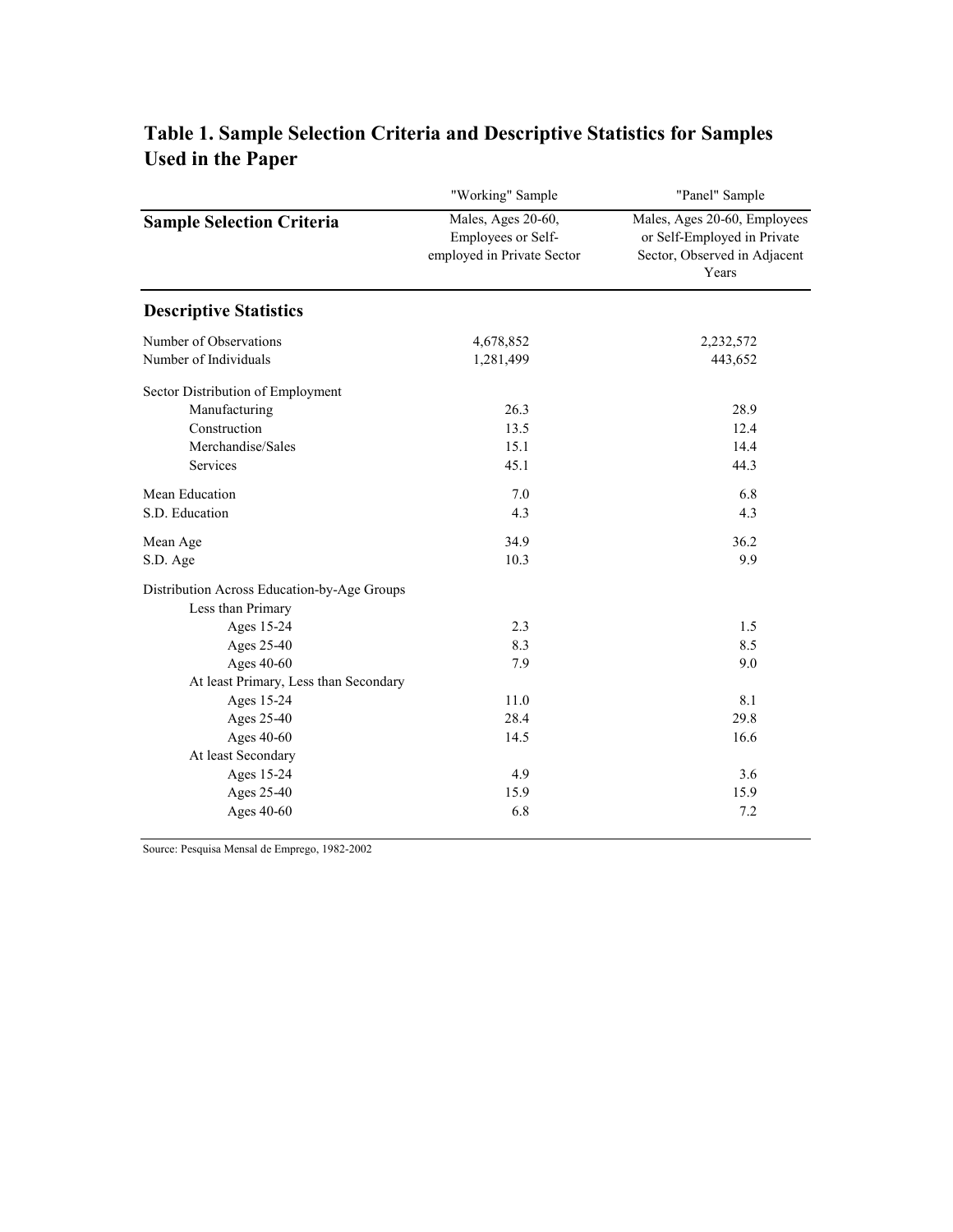**Table 2. Cross-Section Regressions, Second Stage: Cyclical and Structural Changes in Formal and Informal Wages and Informal Wage Gap, Brazil, 1982-2002, PME**

|                   |                                    |                                    |                                  |                                    | Source of Wage Estimate            |                                  |                                    |                                    |                                  |  |
|-------------------|------------------------------------|------------------------------------|----------------------------------|------------------------------------|------------------------------------|----------------------------------|------------------------------------|------------------------------------|----------------------------------|--|
|                   |                                    | Unadjusted                         |                                  |                                    | Human Capital Controls             |                                  | <b>HC/Industry Controls</b>        |                                    |                                  |  |
|                   | Formal                             | Informal                           | Gap                              | Formal                             | Informal                           | Gap                              | Formal                             | Informal                           | Gap                              |  |
| Unemployment rate | $-0.076$ *<br>(0.044)              | $-0.136$ **<br>(0.055)             | $-0.060$ ***<br>(0.015)          | $-0.071$ *<br>(0.038)              | $-0.126$ **<br>(0.049)             | $-0.055$ ***<br>(0.015)          | $-0.066*$<br>(0.037)               | $-0.111$ **<br>(0.045)             | $-0.045$ ***<br>(0.012)          |  |
| Time=Year-1982    | $-0.214$ ***<br>(0.069)            | $-0.244$ ***<br>(0.086)            | $-0.030$<br>(0.024)              | $-0.216$ ***<br>(0.059)            | $-0.237$ ***<br>(0.076)            | $-0.022$<br>(0.023)              | $-0.200$ ***<br>(0.058)            | $-0.208$ ***<br>(0.070)            | $-0.007$<br>(0.019)              |  |
| Time <sup>2</sup> | $0.025$ ***                        | $0.030$ ***                        | $0.005*$                         | $0.030$ ***                        | $0.034$ ***                        | 0.004                            | $0.029$ ***                        | $0.031$ ***                        | 0.002                            |  |
| Time <sup>3</sup> | (0.007)<br>$-0.001$ ***<br>(0.000) | (0.010)<br>$-0.001$ ***<br>(0.000) | (0.003)<br>$-0.0001$<br>(0.0001) | (0.007)<br>$-0.001$ ***<br>(0.000) | (0.008)<br>$-0.001$ ***<br>(0.000) | (0.003)<br>$-0.0001$<br>(0.0001) | (0.006)<br>$-0.001$ ***<br>(0.000) | (0.008)<br>$-0.001$ ***<br>(0.000) | (0.002)<br>$-0.0001$<br>(0.0001) |  |
| $R^2$             | 0.52                               | 0.59                               | 0.78                             | 0.90                               | 0.87                               | 0.71                             | 0.90                               | 0.87                               | 0.71                             |  |
| Sample Size       | 21                                 | 21                                 | 21                               | 21                                 | 21                                 | 21                               | 21                                 | 21                                 | 21                               |  |

Notes: Significance: \*\*\* 1%, \*\* 5%, \* 10%. Coefficients from second-stage regressions. The dependent variables are derived from year dummies and year\*informal interactions in the first stage cross-section wage regressions. wage series are regressed on an indicator of the cycle and a cubic time trend. Each set of three columns corresponds to a different first-stage regression, controlling sequentially for human capital and industry variables. errors in parentheses.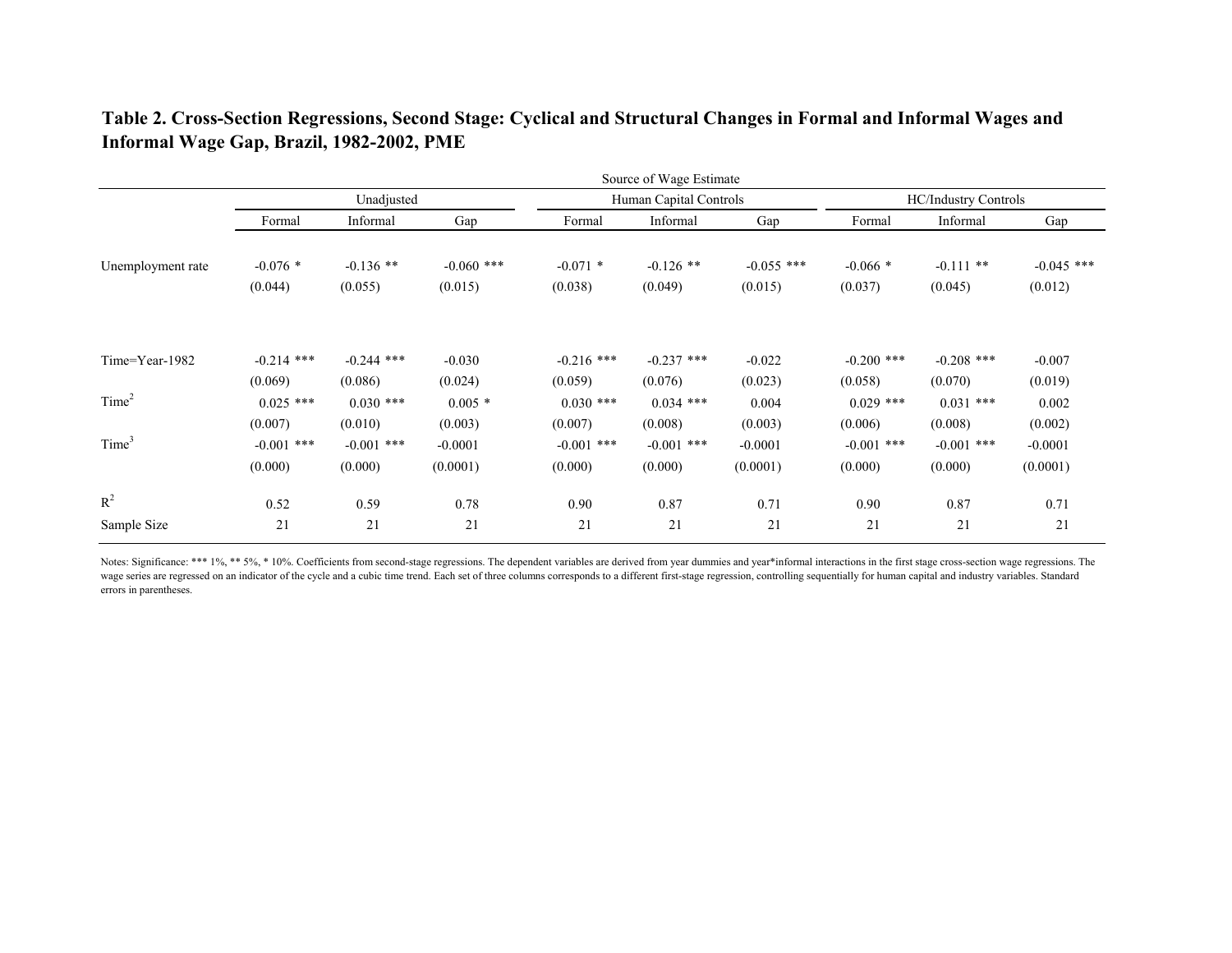## **Table 3. Panel Regressions, Second Stage: Cyclical and Structural Changes in Formal and Informal Wages and Informal Wage Gap, Brazil, 1982-2002, PME**

|                       |             |              |            |               | Source of Wage Estimate      |              |                         |              |           |  |
|-----------------------|-------------|--------------|------------|---------------|------------------------------|--------------|-------------------------|--------------|-----------|--|
|                       |             | Panel        |            |               | $\Delta C$ -S (Panel Sample) |              | Panel (excl. education) |              |           |  |
|                       | Formal      | Informal     | Gap        | Formal        | Informal                     | Gap          | Formal                  | Informal     | Gap       |  |
| $\Delta$ Unemployment | $-0.106$ ** | $-0.164$ *** | $-0.058$ * | $-0.116$ ***  | $-0.165$ ***                 | $-0.049$ *** | $-0.122$ ***            | $-0.171$ *** | $-0.049*$ |  |
|                       | (0.044)     | (0.054)      | (0.030)    | (0.032)       | (0.044)                      | (0.018)      | (0.035)                 | (0.053)      | (0.029)   |  |
| Time=Year-1982        | 0.033       | 0.041        | 0.007      | $0.057$ ***   | $0.060$ **                   | 0.003        | 0.035                   | 0.044        | 0.009     |  |
|                       | (0.027)     | (0.033)      | (0.019)    | (0.020)       | (0.027)                      | (0.011)      | (0.022)                 | (0.033)      | (0.018)   |  |
| Time <sup>2</sup>     | $-0.0013$   | $-0.0016$    | $-0.0003$  | $-0.0026$ *** | $-0.0028$ **                 | $-0.0002$    | $-0.0012$               | $-0.0016$    | $-0.0003$ |  |
|                       | (0.0013)    | (0.0016)     | (0.0009)   | (0.0009)      | (0.0013)                     | (0.0005)     | (0.0011)                | (0.0016)     | (0.0009)  |  |
| $\mathbb{R}^2$        | 0.40        | 0.49         | 0.25       | 0.63          | 0.60                         | 0.41         | 0.60                    | 0.54         | 0.21      |  |
| Sample Size           | 15          | 15           | 15         | 15            | 15                           | 15           | 15                      | 15           | 15        |  |

Notes: Siginificance levels:\*\*\* 1%, \*\* 5%, \* 10%. Coefficients from second-stage regressions. The dependent variables are derived from year\*informal interactions in first-stage wage regressions. The first set of three colu of wage changes controlling for age, education, and city and week of interview fixed effects in the sample of all observations observed in consecutive years without changing industry or occupation. The second set of three the first-differenced wage series from the cross-section wage regression (with human capital and industry controls), and the sample is restricted to years for which panel data estiamtes of wage changes are available. The t panel regressions of wage changes without controlling for education. These wage-change series are regressed on the change in the unemployment rae, time, and time squared. Standard errors in parentheses.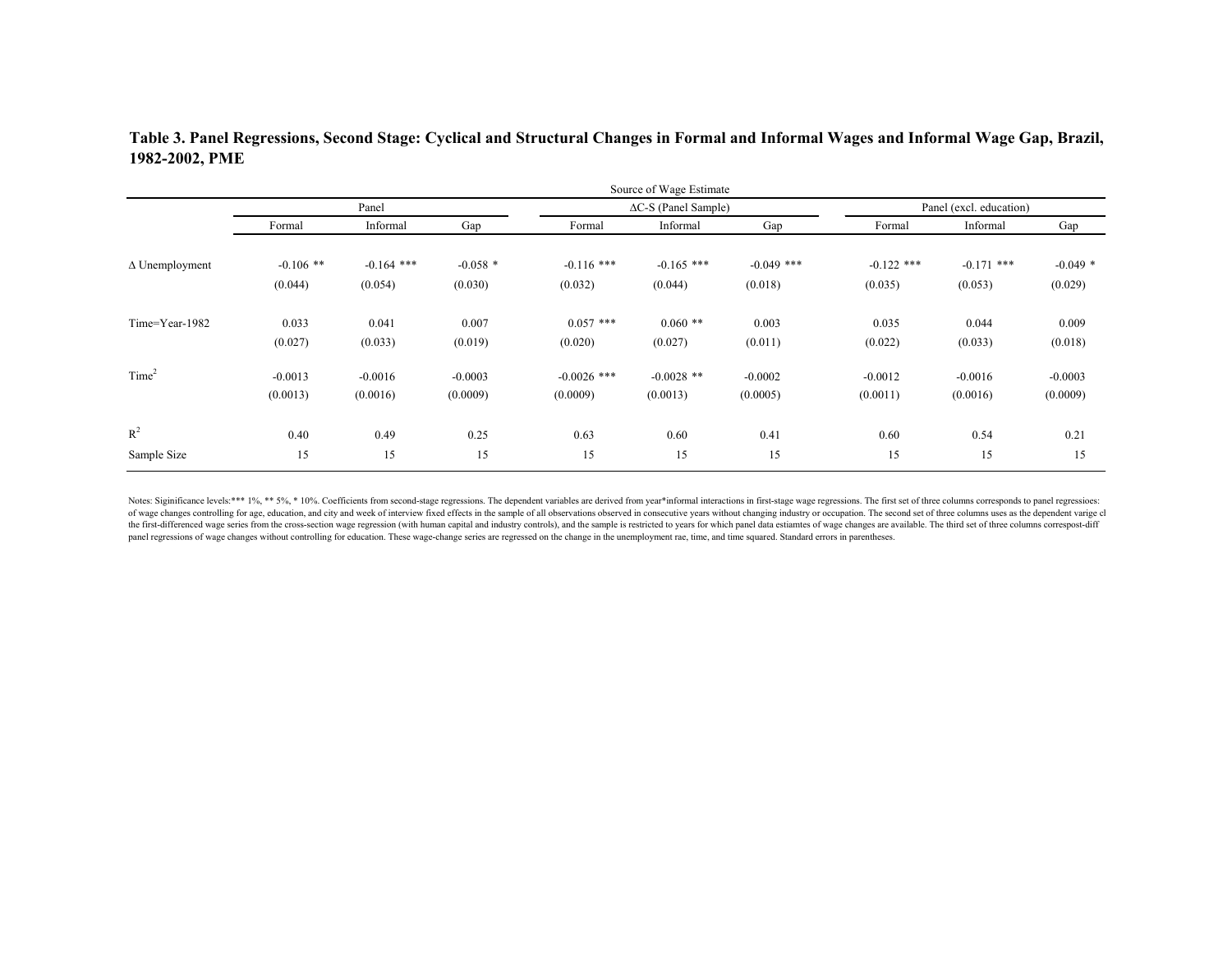|                         |              |               | Source of Wage Gap Estimate |              |                          |              |  |  |
|-------------------------|--------------|---------------|-----------------------------|--------------|--------------------------|--------------|--|--|
| Cycle Regressor         |              | Cross-Section |                             | Panel        | $\pi$ C-S (Panel Sample) |              |  |  |
|                         | Aggregate    | City-level    | Aggregate                   | City-level   | Aggregate                | City-level   |  |  |
| Unemployment rate       | $-0.045$ *** | $-0.040$ ***  | $-0.058$ *                  | $-0.055$ *** | $-0.049$ ***             | $-0.046$ *** |  |  |
|                         | (0.012)      | (0.005)       | (0.030)                     | (0.011)      | (0.018)                  | (0.006)      |  |  |
| $R^2$                   | 0.78         | 0.77          | 0.25                        | 0.28         | 0.41                     | 0.43         |  |  |
| Sample Size             | 21           | 126           | 15                          | 90           | 15                       | 90           |  |  |
| ln (Emp/Pop)*Avg. Hours | $2.33$ ***   | $2.02$ ***    | $2.92*$                     | $2.31***$    | $2.80$ ***               | $2.08$ ***   |  |  |
|                         | (0.43)       | (0.20)        | (1.61)                      | (0.57)       | (0.90)                   | (0.36)       |  |  |
| $R^2$                   | 0.81         | 0.80          | 0.23                        | 0.20         | 0.48                     | 0.34         |  |  |
| Sample Size             | 21           | 126           | 15                          | 90           | 15                       | 90           |  |  |

# **Table 4. Robustness Checks, Second Stage Regressions: Cyclical Elasticity of Informal Wage Gap, Brazil, 1982-2002, PME**

Notes: Siginificance levels:\*\*\* 1%, \*\* 5%, \* 10%. Coefficients from second-stage regressions. (See notes from Tables 2 and 3.)

Columns labeled "Aggregate" are as in Tables 2 and 3. Columns labeled "City-level" present cyclical elasticity from regressions of city-specific wage gap series on city-specific cycle indicators, controlling for city fixed effects and city-specific time trends. The time trends were all statistically insignificant and were omitted.

Columns labeled "Panel" and "C-S (Panel Sample)" are estimated in first differences.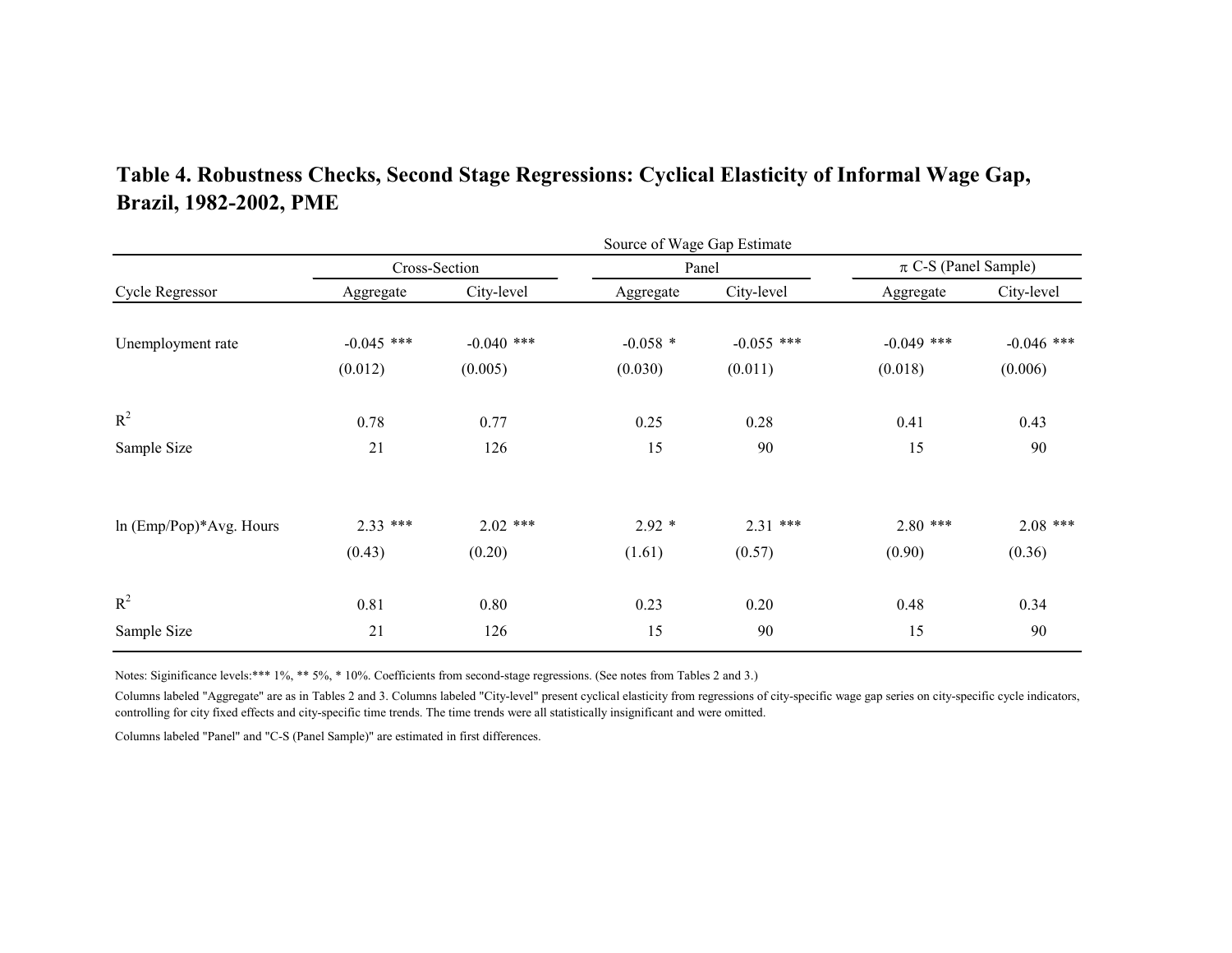

# **Figure 1. Long-run Equilibrium**

 **Figure 2. Labor Resistance to Demand Shock** 

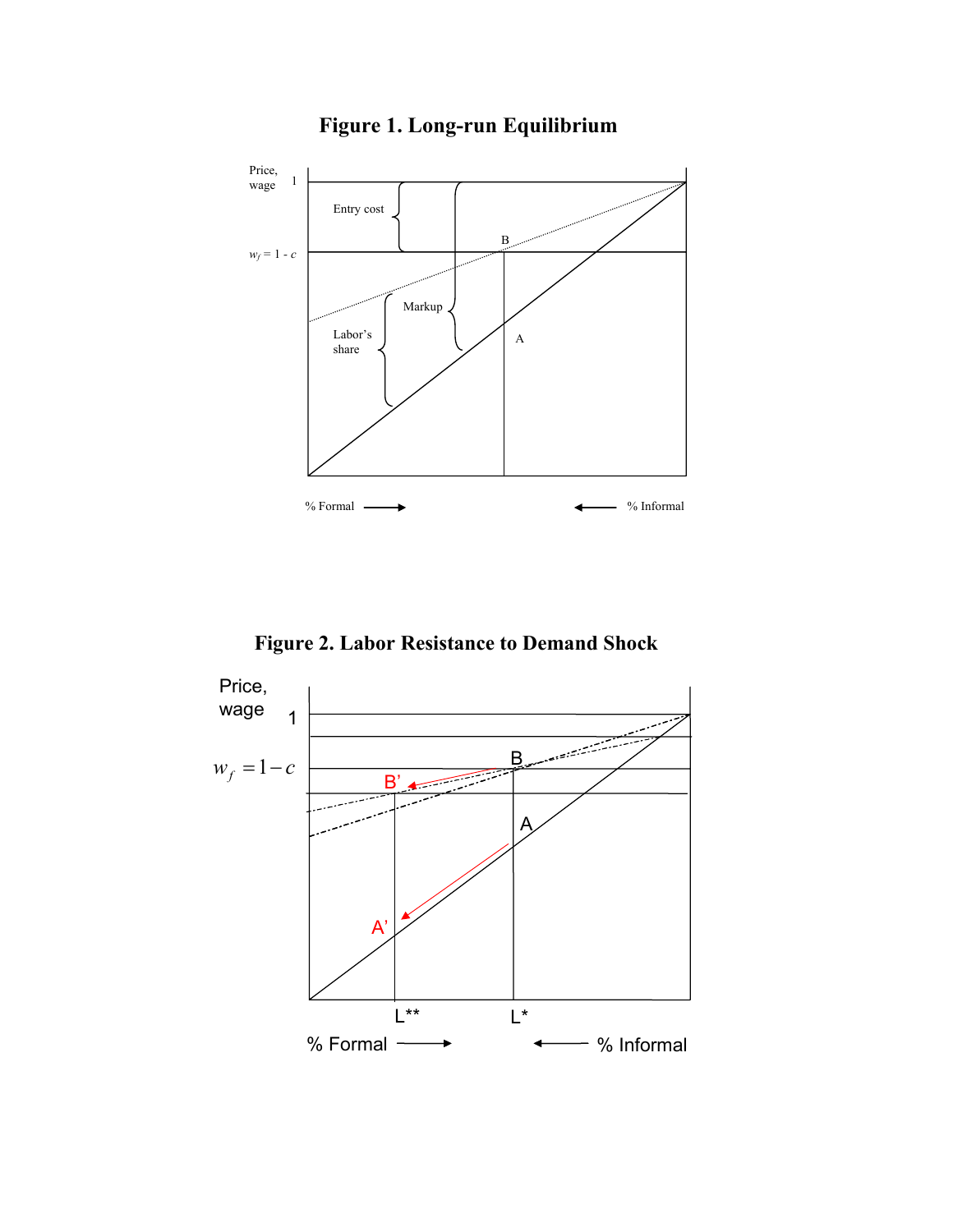

## **Figure 3. Labor Market Trends, 1982-2002, Brazil, PME**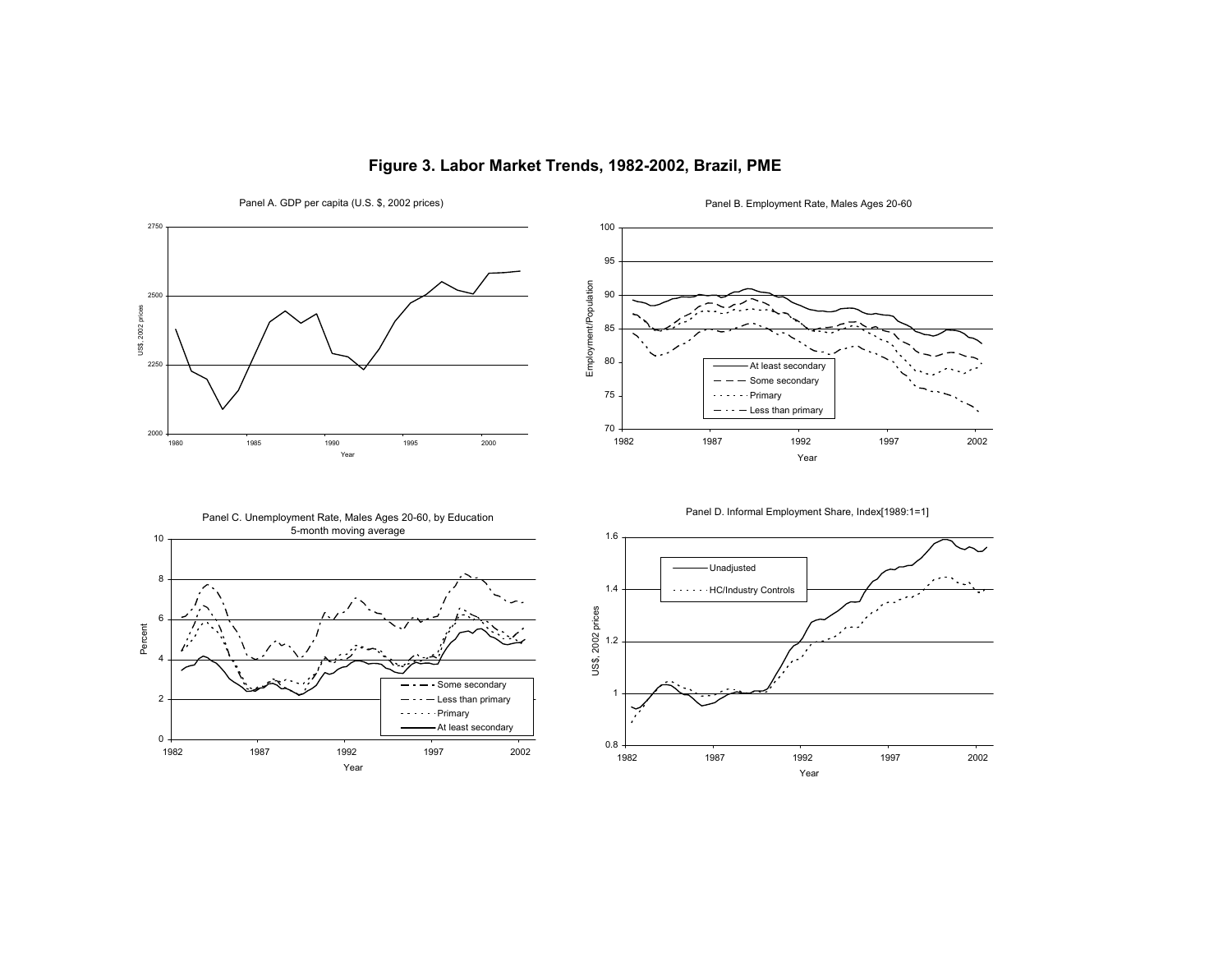## **Figure 4. Cross-Section Estimates of Informal Wage Gap, Sequential Controls for Human Capital and Industry**

Males Ages 20-60, 1982-2002, Brazil, PME, 3-Quarter Moving Average





Males Ages 20-60, 1982-2002, Brazil, PME, 3-Quarter MA, Index[1986:1=0]

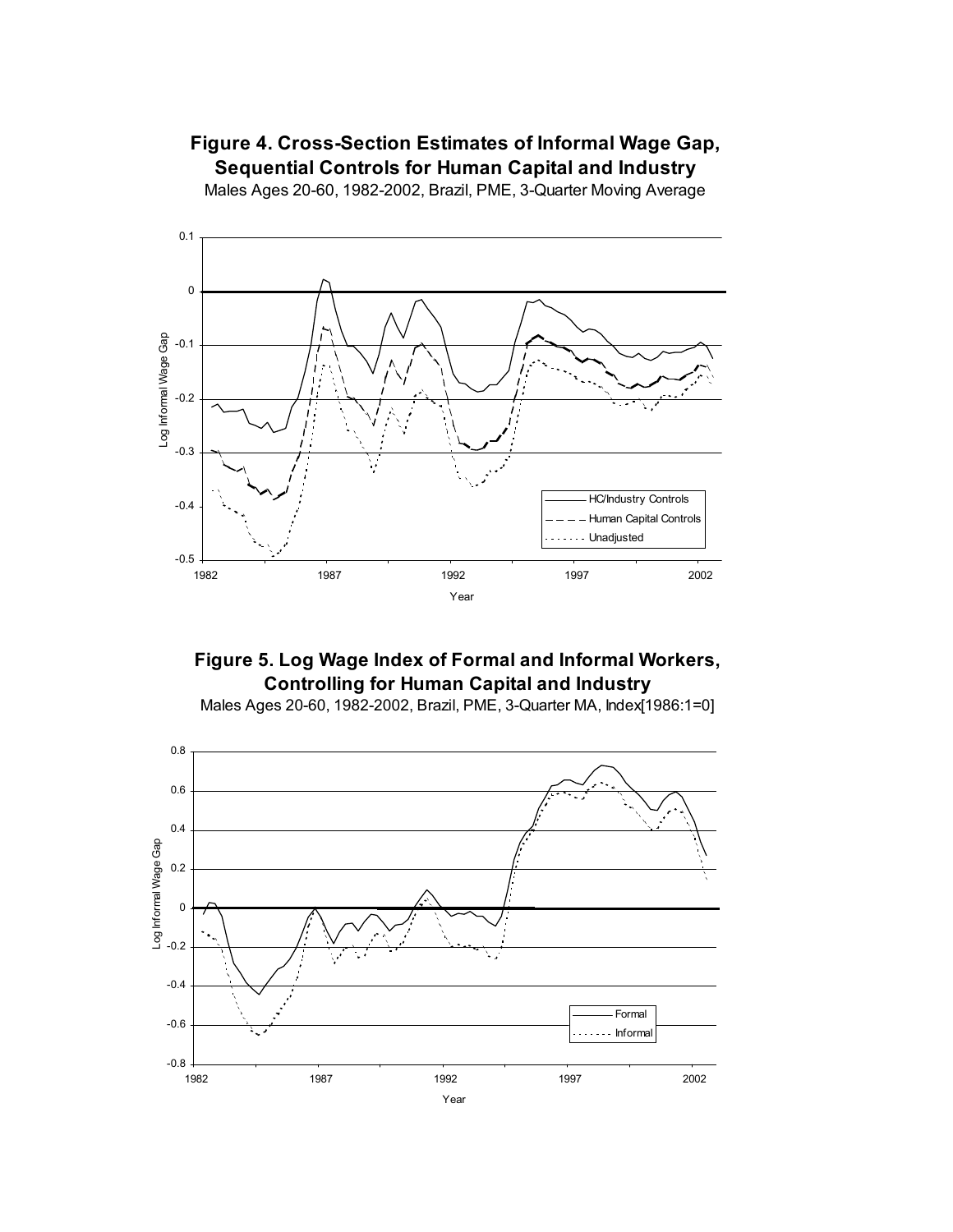

**Figure 6. Cross-Section v. Panel Estimates of Wage Gap**

Males Ages 20-60, 1982-3 to 2001-2, Brazil, PME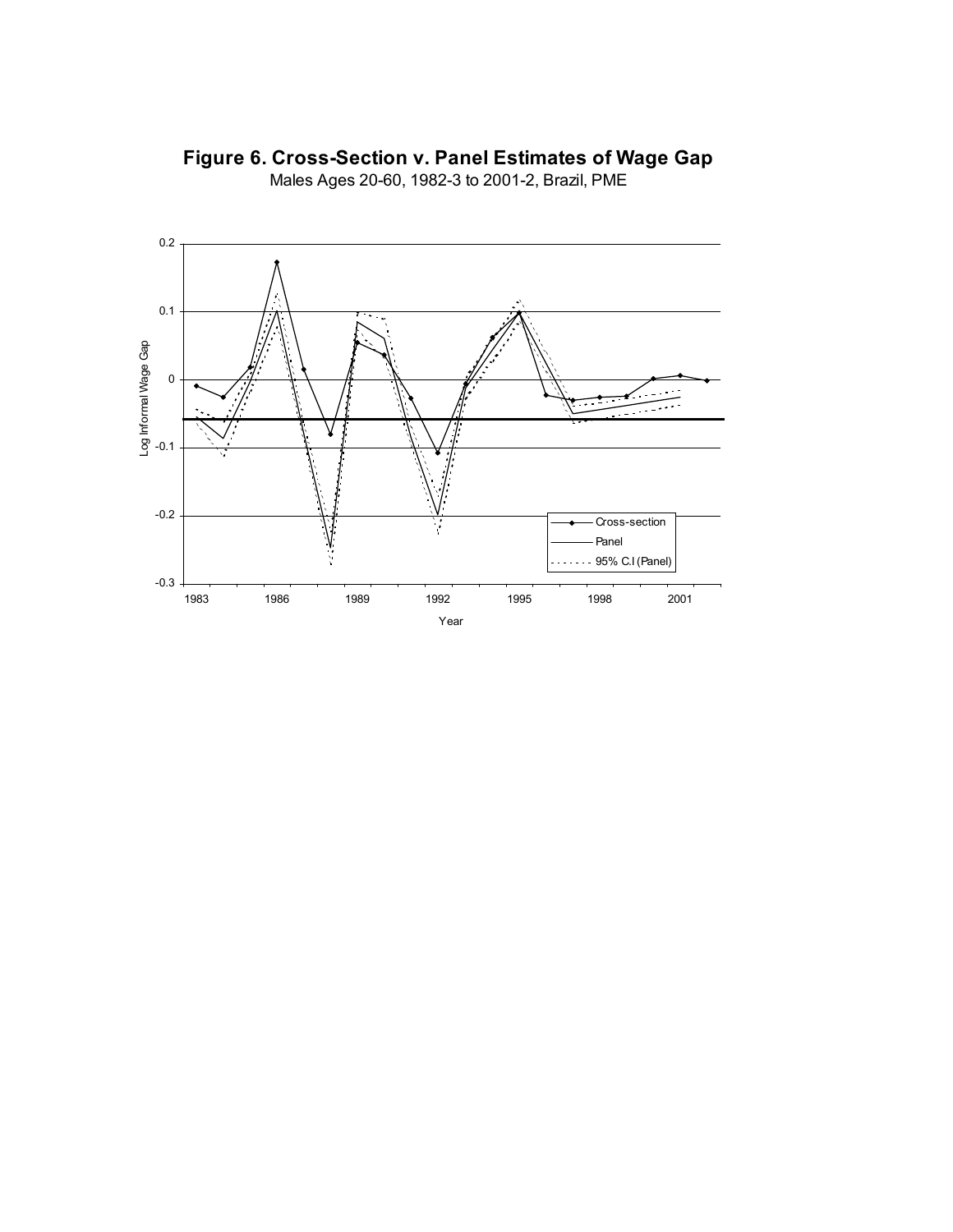|        |                                 |       | <b>Percent with Informal Labor Contract</b> |       |        | <b>Industry Share of Total Employment (Percent)</b> |                  |                  |       |       |       |          |                  |                  |                  |
|--------|---------------------------------|-------|---------------------------------------------|-------|--------|-----------------------------------------------------|------------------|------------------|-------|-------|-------|----------|------------------|------------------|------------------|
|        | Rank Industry                   | 1986  | 1992                                        | 1995  | 1999   | $\Delta_{86.92}$                                    | $\Delta_{86.95}$ | $\Delta_{86,99}$ | 1986  | 1992  | 1995  | 1999     | $\Delta_{86,92}$ | $\Delta_{86,95}$ | $\Delta_{86,99}$ |
| 1      | Oil                             | 0.66% | $0.75 \%$                                   | 2.14% | 7.29 % | 0.14                                                | 2.24             | 10.01            | 0.09% | 0.07% | 0.04% | $0.03\%$ | $-0.19$          | $-0.59$          | $-0.72$          |
| 2      | Metal Ore Mining                | 2.58  | 1.16                                        | 2.15  | 2.89   | $-0.55$                                             | $-0.17$          | 0.12             | 0.21  | 0.16  | 0.12  | 0.09     | $-0.21$          | $-0.40$          | $-0.56$          |
| 3      | Vehicle Manufacturing           | 2.59  | 2.86                                        | 3.87  | 8.78   | 0.10                                                | 0.49             | 2.39             | 2.11  | 1.62  | 1.67  | 1.21     | $-0.23$          | $-0.21$          | $-0.43$          |
| 4      | Petroleum-Based Products        | 2.75  | 3.58                                        | 7.04  | 6.33   | 0.30                                                | 1.56             | 1.30             | 0.37  | 0.33  | 0.23  | 0.23     | $-0.10$          | $-0.38$          | $-0.36$          |
| 5      | Communications                  | 2.77  | 7.61                                        | 11.28 | 15.05  | 1.75                                                | 3.07             | 4.43             | 0.90  | 0.78  | 0.77  | 1.00     | $-0.13$          | $-0.15$          | 0.11             |
| 6      | <b>Financial Services</b>       | 3.04  | 5.70                                        | 10.08 | 14.77  | 0.88                                                | 2.32             | 3.87             | 3.97  | 2.92  | 2.34  | 2.07     | $-0.26$          | $-0.41$          | $-0.48$          |
| $\tau$ | Tobacco                         | 3.06  | 1.35                                        | 3.07  | 11.01  | $-0.56$                                             | 0.00             | 2.59             | 0.09  | 0.06  | 0.04  | 0.03     | $-0.33$          | $-0.52$          | $-0.68$          |
| 8      | Rubber Products                 | 3.50  | 4.77                                        | 6.05  | 10.41  | 0.36                                                | 0.73             | 1.97             | 0.34  | 0.31  | 0.25  | 0.21     | $-0.07$          | $-0.25$          | $-0.37$          |
| 9      | Electronics/Electrical Products | 4.00  | 6.93                                        | 9.73  | 18.12  | 0.73                                                | 1.43             | 3.53             | 1.41  | 0.93  | 0.80  | 0.74     | $-0.34$          | $-0.43$          | $-0.47$          |
| 10     | Chemicals                       | 4.19  | 4.35                                        | 6.86  | 10.74  | 0.04                                                | 0.64             | 1.57             | 1.04  | 0.85  | 0.65  | 0.53     | $-0.18$          | $-0.37$          | $-0.49$          |
| 11     | Machinery/Tractors              | 4.80  | 9.44                                        | 12.76 | 17.52  | 0.97                                                | 1.66             | 2.65             | 1.34  | 0.93  | 0.83  | 0.56     | $-0.30$          | $-0.38$          | $-0.58$          |
| 12     | Utilities                       | 4.91  | 6.88                                        | 11.30 | 18.03  | 0.40                                                | 1.30             | 2.67             | 1.46  | 1.47  | 1.20  | 1.01     | 0.00             | $-0.18$          | $-0.31$          |
| 13     | Beverages                       | 5.19  | 3.30                                        | 4.73  | 6.63   | $-0.36$                                             | $-0.09$          | 0.28             | 0.41  | 0.39  | 0.34  | 0.27     | $-0.05$          | $-0.17$          | $-0.34$          |
| 14     | Plastics                        | 6.15  | 6.22                                        | 9.69  | 13.25  | 0.01                                                | 0.58             | 1.15             | 0.71  | 0.58  | 0.55  | 0.51     | $-0.19$          | $-0.23$          | $-0.28$          |
| 15     | Paper/Pulp                      | 7.06  | 8.37                                        | 7.74  | 11.13  | 0.19                                                | 0.10             | 0.58             | 0.43  | 0.28  | 0.32  | 0.21     | $-0.34$          | $-0.25$          | $-0.52$          |
| 16     | Textiles                        | 8.46  | 10.73                                       | 9.89  | 15.99  | 0.27                                                | 0.17             | 0.89             | 1.15  | 0.83  | 0.70  | 0.41     | $-0.28$          | $-0.40$          | $-0.65$          |
| 17     | <b>Metal Products</b>           | 8.62  | 15.86                                       | 16.71 | 24.60  | 0.84                                                | 0.94             | 1.85             | 3.30  | 2.58  | 2.54  | 2.17     | $-0.22$          | $-0.23$          | $-0.34$          |
| 18     | Pharmaceuticals/Perfumes/Soaps  | 9.80  | 12.31                                       | 10.67 | 15.91  | 0.26                                                | 0.09             | 0.62             | 0.58  | 0.47  | 0.44  | 0.50     | $-0.20$          | $-0.24$          | $-0.14$          |
| 19     | Nonmetallic Mineral Products    | 11.26 | 14.68                                       | 16.29 | 19.62  | 0.30                                                | 0.45             | 0.74             | 1.06  | 0.83  | 0.68  | 0.58     | $-0.21$          | $-0.36$          | $-0.46$          |
| 20     | Printing/Publishing             | 12.50 | 17.78                                       | 20.93 | 26.63  | 0.42                                                | 0.67             | 1.13             | 1.16  | 1.04  | 1.02  | 1.01     | $-0.11$          | $-0.12$          | $-0.13$          |
| 21     | Food Processing                 | 12.97 | 15.60                                       | 17.63 | 20.66  | 0.20                                                | 0.36             | 0.59             | 2.01  | 1.96  | 1.96  | 1.92     | $-0.03$          | $-0.03$          | $-0.05$          |
| 22     | Shoe Manufacturing              | 18.75 | 22.54                                       | 15.92 | 21.80  | 0.20                                                | $-0.15$          | 0.16             | 1.44  | 1.01  | 1.23  | 0.98     | $-0.30$          | $-0.14$          | $-0.32$          |
| 23     | Medicine                        | 24.26 | 30.83                                       | 34.58 | 39.03  | 0.27                                                | 0.43             | 0.61             | 3.21  | 3.95  | 4.17  | 4.62     | 0.23             | 0.30             | 0.44             |
| 24     | Sugar                           | 24.60 | 21.91                                       | 17.85 | 55.26  | $-0.11$                                             | $-0.27$          | 1.25             | 0.20  | 0.23  | 0.08  | 0.04     | 0.13             | $-0.61$          | $-0.80$          |
| 25     | Poultry                         | 26.86 | 19.93                                       | 21.07 | 26.67  | $-0.26$                                             | $-0.22$          | $-0.01$          | 0.09  | 0.07  | 0.07  | 0.06     | $-0.16$          | $-0.21$          | $-0.37$          |
| 26     | Community/Social Service        | 27.17 | 36.50                                       | 41.23 | 41.40  | 0.34                                                | 0.52             | 0.52             | 2.75  | 2.35  | 2.32  | 2.40     | $-0.15$          | $-0.16$          | $-0.13$          |
| 27     | Merchandise                     | 27.60 | 34.43                                       | 36.31 | 37.36  | 0.25                                                | 0.32             | 0.35             | 10.41 | 11.10 | 11.14 | 11.22    | 0.07             | 0.07             | 0.08             |
| 28     | <b>Auxiliary Services</b>       | 28.01 | 36.44                                       | 39.43 | 38.97  | 0.30                                                | 0.41             | 0.39             | 1.93  | 2.45  | 2.57  | 3.19     | 0.27             | 0.33             | 0.65             |
| 29     | <b>Transportation Services</b>  | 28.90 | 29.49                                       | 34.38 | 42.95  | 0.02                                                | 0.19             | 0.49             | 4.86  | 5.18  | 5.10  | 5.41     | 0.07             | 0.05             | 0.11             |
| 30     | Clothing Manufacturing          | 29.13 | 33.35                                       | 33.73 | 45.03  | 0.14                                                | 0.16             | 0.55             | 1.91  | 1.42  | 1.64  | 1.17     | $-0.26$          | $-0.14$          | $-0.39$          |
| 31     | Insurance                       | 30.79 | 32.11                                       | 37.19 | 42.43  | 0.04                                                | 0.21             | 0.38             | 0.82  | 0.78  | 0.68  | 0.69     | $-0.05$          | $-0.17$          | $-0.17$          |
| 32     | Miscellaneous Manufacturing     | 31.94 | 40.09                                       | 44.95 | 48.91  | 0.26                                                | 0.41             | 0.53             | 0.84  | 0.71  | 0.70  | 0.64     | $-0.16$          | $-0.16$          | $-0.24$          |
| 33     | Technical/Professional Services | 36.35 | 45.77                                       | 47.69 | 55.39  | 0.26                                                | 0.31             | 0.52             | 2.26  | 2.74  | 2.84  | 3.46     | 0.22             | 0.26             | 0.53             |
| 34     | Public Administration           | 38.43 | 53.19                                       | 64.40 | 70.97  | 0.38                                                | 0.68             | 0.85             | 3.93  | 3.77  | 3.46  | 3.53     | $-0.04$          | $-0.12$          | $-0.10$          |
| 35     | <b>Wood Products</b>            | 38.82 | 53.72                                       | 54.08 | 58.18  | 0.38                                                | 0.39             | 0.50             | 1.09  | 0.96  | 0.94  | 0.93     | $-0.12$          | $-0.13$          | $-0.14$          |
| 36     | Entertainment                   | 39.38 | 47.11                                       | 54.63 | 61.14  | 0.20                                                | 0.39             | 0.55             | 0.52  | 0.67  | 0.72  | 0.92     | 0.28             | 0.37             | 0.76             |
| 37     | Mineral Extraction              | 40.17 | 43.31                                       | 43.99 | 45.07  | 0.08                                                | 0.10             | 0.12             | 0.16  | 0.14  | 0.11  | 0.10     | $-0.17$          | $-0.33$          | $-0.40$          |
| 38     | Teaching                        | 43.70 | 48.64                                       | 55.50 | 58.80  | 0.11                                                | 0.27             | 0.35             | 4.92  | 5.46  | 5.52  | 6.11     | 0.11             | 0.12             | 0.24             |
| 39     | Construction                    | 47.25 | 58.44                                       | 65.48 | 70.58  | 0.24                                                | 0.39             | 0.49             | 7.28  | 7.84  | 7.50  | 7.10     | 0.08             | 0.03             | $-0.02$          |
| 40     | Food/Lodging                    | 51.34 | 58.74                                       | 57.31 | 57.79  | 0.14                                                | 0.12             | 0.13             | 3.58  | 4.46  | 4.87  | 4.65     | 0.25             | 0.36             | 0.30             |
| 41     | Domestic Service                | 60.58 | 55.98                                       | 53.23 | 48.78  | $-0.08$                                             | $-0.12$          | $-0.19$          | 11.28 | 11.82 | 13.08 | 13.24    | 0.05             | 0.16             | 0.17             |
| 42     | Beef                            | 63.44 | 50.97                                       | 64.27 | 67.81  | $-0.20$                                             | 0.01             | 0.07             | 0.16  | 0.11  | 0.17  | 0.11     | $-0.29$          | 0.07             | $-0.33$          |
| 43     | Repairs                         | 70.04 | 76.38                                       | 76.78 | 77.39  | 0.09                                                | 0.10             | 0.11             | 2.48  | 3.13  | 2.98  | 2.98     | 0.26             | 0.20             | 0.20             |
| 44     | Agriculture/Traditional         | 80.94 | 88.65                                       | 88.35 | 88.45  | 0.10                                                | 0.09             | 0.09             | 0.58  | 0.51  | 0.51  | 0.44     | $-0.13$          | $-0.12$          | $-0.25$          |
| 45     | Defense                         | 83.53 | 88.61                                       | 91.62 | 90.84  | 0.06                                                | 0.10             | 0.09             | 2.59  | 2.38  | 2.15  | 2.14     | $-0.08$          | $-0.17$          | $-0.17$          |
| 46     | Personal Services               | 92.18 | 93.35                                       | 92.37 | 89.19  | 0.01                                                | 0.00             | $-0.03$          | 3.07  | 2.93  | 2.90  | 3.03     | $-0.04$          | $-0.05$          | $-0.01$          |
| 47     | <b>Street Vending</b>           | 98.85 | 99.24                                       | 99.31 | 99.17  | 0.00                                                | 0.00             | 0.00             | 1.93  | 2.47  | 2.89  | 2.85     | 0.28             | 0.50             | 0.48             |
|        |                                 |       |                                             |       |        |                                                     |                  |                  |       |       |       |          |                  |                  |                  |

**Appendix Table 1. Industry Informality and Employment Shares, Ranked by Proportion Informal in 1986, Selected Years**

Source: Author's calculations from *Pesquisa Mensal de Emprego* .

Notes: Δ<sub>86,92</sub> refers to the percent change between 1986 and 1992 relative to 1986, and similarly for 1995 and 1999.